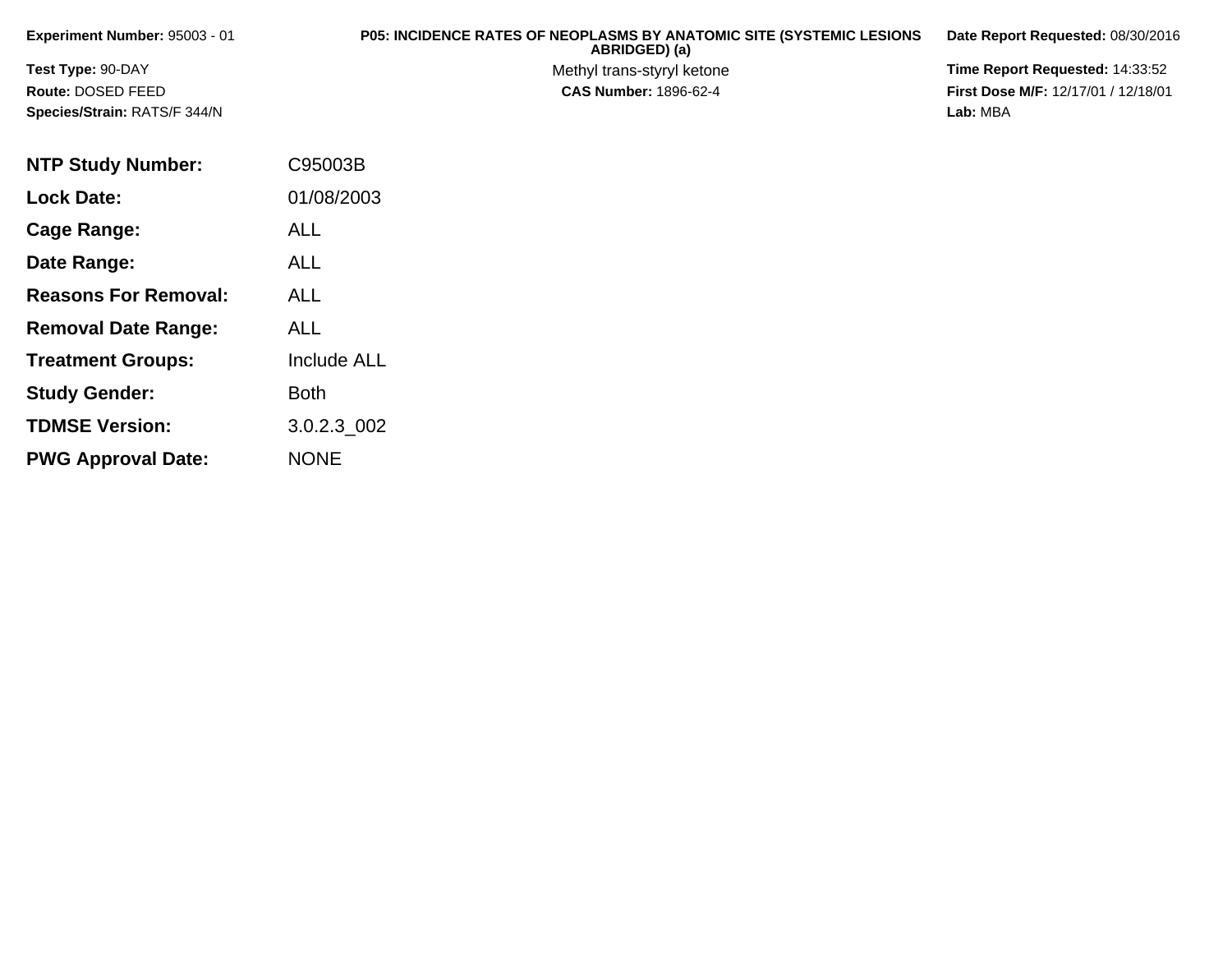| Experiment Number: 95003 - 01                                                                                                            |                        | P05: INCIDENCE RATES OF NEOPLASMS BY ANATOMIC SITE (SYSTEMIC LESIONS<br>ABRIDGED) (a) |                                     |      |                                 |      |  |
|------------------------------------------------------------------------------------------------------------------------------------------|------------------------|---------------------------------------------------------------------------------------|-------------------------------------|------|---------------------------------|------|--|
| Test Type: 90-DAY                                                                                                                        |                        |                                                                                       | Methyl trans-styryl ketone          |      | Time Report Requested: 14:33:52 |      |  |
| Route: DOSED FEED                                                                                                                        |                        | <b>CAS Number: 1896-62-4</b>                                                          | First Dose M/F: 12/17/01 / 12/18/01 |      |                                 |      |  |
| Species/Strain: RATS/F 344/N                                                                                                             |                        |                                                                                       | Lab: MBA                            |      |                                 |      |  |
| <b>FISCHER 344 RATS MALE</b>                                                                                                             | <b>VEHICLE CONTROL</b> | 0.025%                                                                                | 0.05%                               | 0.1% | 0.2%                            | 0.4% |  |
| <b>Disposition Summary</b>                                                                                                               |                        |                                                                                       |                                     |      |                                 |      |  |
| <b>Animals Initially In Study</b><br><b>Scheduled Sacrifice</b><br><b>Early Deaths</b><br><b>Accidentally Killed</b><br><b>Survivors</b> | 10                     | 10                                                                                    | 10                                  | 10   | 10                              | 10   |  |
| <b>Terminal Sacrifice</b>                                                                                                                | 10                     | 10                                                                                    | 10                                  | 10   | 10                              | 10   |  |
| <b>Animals Examined Microscopically</b>                                                                                                  | 10                     | 10                                                                                    | 10                                  | 10   | 10                              | 10   |  |
| <b>ALIMENTARY SYSTEM</b>                                                                                                                 |                        |                                                                                       |                                     |      |                                 |      |  |
| Esophagus                                                                                                                                | (10)                   | (0)                                                                                   | (0)                                 | (0)  | (0)                             | (10) |  |
| Intestine Large, Cecum                                                                                                                   | (10)                   | (0)                                                                                   | (0)                                 | (0)  | (0)                             | (10) |  |
| Intestine Large, Colon                                                                                                                   | (10)                   | (0)                                                                                   | (0)                                 | (0)  | (0)                             | (10) |  |
| Intestine Large, Rectum                                                                                                                  | (10)                   | (0)                                                                                   | (0)                                 | (0)  | (0)                             | (10) |  |
| Intestine Small, Duodenum                                                                                                                | (10)                   | (0)                                                                                   | (0)                                 | (0)  | (0)                             | (10) |  |
| Intestine Small, Ileum                                                                                                                   | (10)                   | (0)                                                                                   | (0)                                 | (0)  | (0)                             | (10) |  |
| Intestine Small, Jejunum                                                                                                                 | (10)                   | (0)                                                                                   | (0)                                 | (0)  | (0)                             | (10) |  |
| Liver                                                                                                                                    | (10)                   | (0)                                                                                   | (0)                                 | (0)  | (0)                             | (10) |  |
| Pancreas                                                                                                                                 | (10)                   | (0)                                                                                   | (0)                                 | (0)  | (0)                             | (10) |  |
| Salivary Glands                                                                                                                          | (10)                   | (0)                                                                                   | (0)                                 | (0)  | (0)                             | (10) |  |
| Stomach, Forestomach                                                                                                                     | (10)                   | (0)                                                                                   | (0)                                 | (0)  | (0)                             | (10) |  |
| Stomach, Glandular                                                                                                                       | (10)                   | (10)                                                                                  | (10)                                | (10) | (10)                            | (10) |  |
| Tongue                                                                                                                                   | (10)                   | (0)                                                                                   | (0)                                 | (0)  | (0)                             | (10) |  |
| CARDIOVASCULAR SYSTEM                                                                                                                    |                        |                                                                                       |                                     |      |                                 |      |  |
| <b>Blood Vessel</b>                                                                                                                      | (10)                   | (0)                                                                                   | (0)                                 | (0)  | (0)                             | (10) |  |
| Heart                                                                                                                                    | (10)                   | (0)                                                                                   | (0)                                 | (0)  | (0)                             | (10) |  |
| <b>ENDOCRINE SYSTEM</b>                                                                                                                  |                        |                                                                                       |                                     |      |                                 |      |  |
| <b>Adrenal Cortex</b>                                                                                                                    | (10)                   | (0)                                                                                   | (0)                                 | (0)  | (0)                             | (10) |  |
| Adrenal Medulla                                                                                                                          | (10)                   | (0)                                                                                   | (0)                                 | (0)  | (0)                             | (10) |  |
|                                                                                                                                          |                        |                                                                                       |                                     |      |                                 |      |  |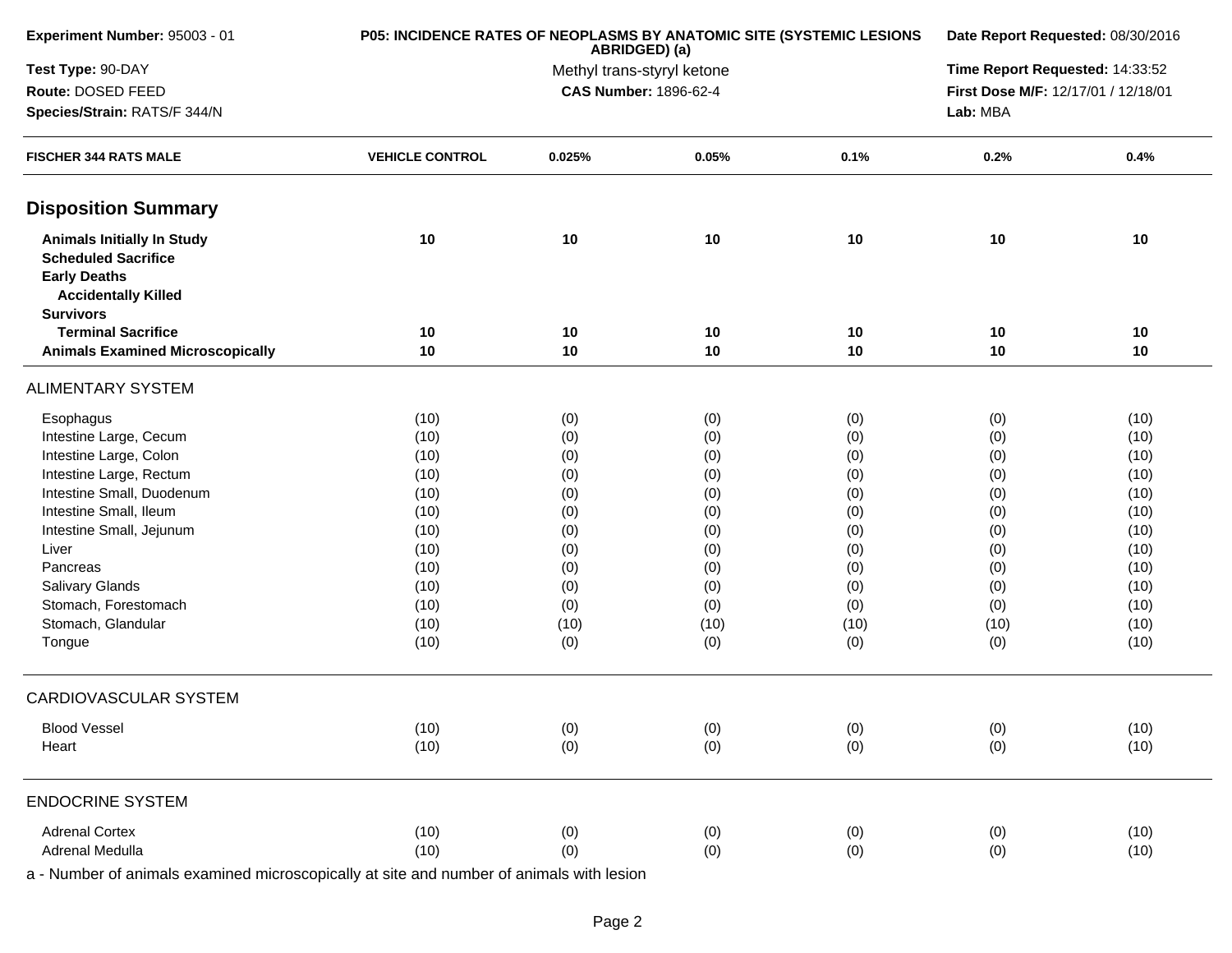| Experiment Number: 95003 - 01                                                             | P05: INCIDENCE RATES OF NEOPLASMS BY ANATOMIC SITE (SYSTEMIC LESIONS | Date Report Requested: 08/30/2016                          |                                 |                                 |                                 |                                      |  |
|-------------------------------------------------------------------------------------------|----------------------------------------------------------------------|------------------------------------------------------------|---------------------------------|---------------------------------|---------------------------------|--------------------------------------|--|
| Test Type: 90-DAY<br>Route: DOSED FEED<br>Species/Strain: RATS/F 344/N                    |                                                                      | Methyl trans-styryl ketone<br><b>CAS Number: 1896-62-4</b> |                                 |                                 |                                 |                                      |  |
| <b>FISCHER 344 RATS MALE</b>                                                              | <b>VEHICLE CONTROL</b>                                               | 0.025%                                                     | 0.05%                           | 0.1%                            | 0.2%                            | 0.4%                                 |  |
| Islets, Pancreatic<br>Parathyroid Gland<br><b>Pituitary Gland</b><br><b>Thyroid Gland</b> | (10)<br>(7)<br>(10)<br>(10)                                          | (0)<br>(0)<br>(0)<br>(0)                                   | (0)<br>(0)<br>(0)<br>(0)        | (0)<br>(0)<br>(0)<br>(0)        | (0)<br>(0)<br>(0)<br>(0)        | (10)<br>(9)<br>(10)<br>(10)          |  |
| <b>GENERAL BODY SYSTEM</b>                                                                |                                                                      |                                                            |                                 |                                 |                                 |                                      |  |
| None                                                                                      |                                                                      |                                                            |                                 |                                 |                                 |                                      |  |
| <b>GENITAL SYSTEM</b>                                                                     |                                                                      |                                                            |                                 |                                 |                                 |                                      |  |
| Epididymis<br><b>Preputial Gland</b><br>Prostate<br>Seminal Vesicle<br><b>Testes</b>      | (10)<br>(10)<br>(10)<br>(10)<br>(10)                                 | (0)<br>(0)<br>(0)<br>(0)<br>(0)                            | (0)<br>(0)<br>(0)<br>(0)<br>(0) | (0)<br>(0)<br>(0)<br>(0)<br>(0) | (0)<br>(0)<br>(0)<br>(0)<br>(0) | (10)<br>(10)<br>(10)<br>(10)<br>(10) |  |
| <b>HEMATOPOIETIC SYSTEM</b>                                                               |                                                                      |                                                            |                                 |                                 |                                 |                                      |  |
| <b>Bone Marrow</b><br>Lymph Node<br>Lymph Node, Mesenteric<br>Spleen<br>Thymus            | (10)<br>(0)<br>(10)<br>(10)<br>(10)                                  | (0)<br>(0)<br>(0)<br>(0)<br>(0)                            | (0)<br>(3)<br>(0)<br>(0)<br>(0) | (0)<br>(1)<br>(0)<br>(0)<br>(0) | (0)<br>(0)<br>(0)<br>(0)<br>(0) | (10)<br>(0)<br>(10)<br>(10)<br>(10)  |  |
| <b>INTEGUMENTARY SYSTEM</b>                                                               |                                                                      |                                                            |                                 |                                 |                                 |                                      |  |
| Skin                                                                                      | (10)                                                                 | (0)                                                        | (0)                             | (0)                             | (0)                             | (10)                                 |  |
| MUSCULOSKELETAL SYSTEM                                                                    |                                                                      |                                                            |                                 |                                 |                                 |                                      |  |
| Bone                                                                                      | (10)                                                                 | (0)                                                        | (0)                             | (0)                             | (0)                             | (10)                                 |  |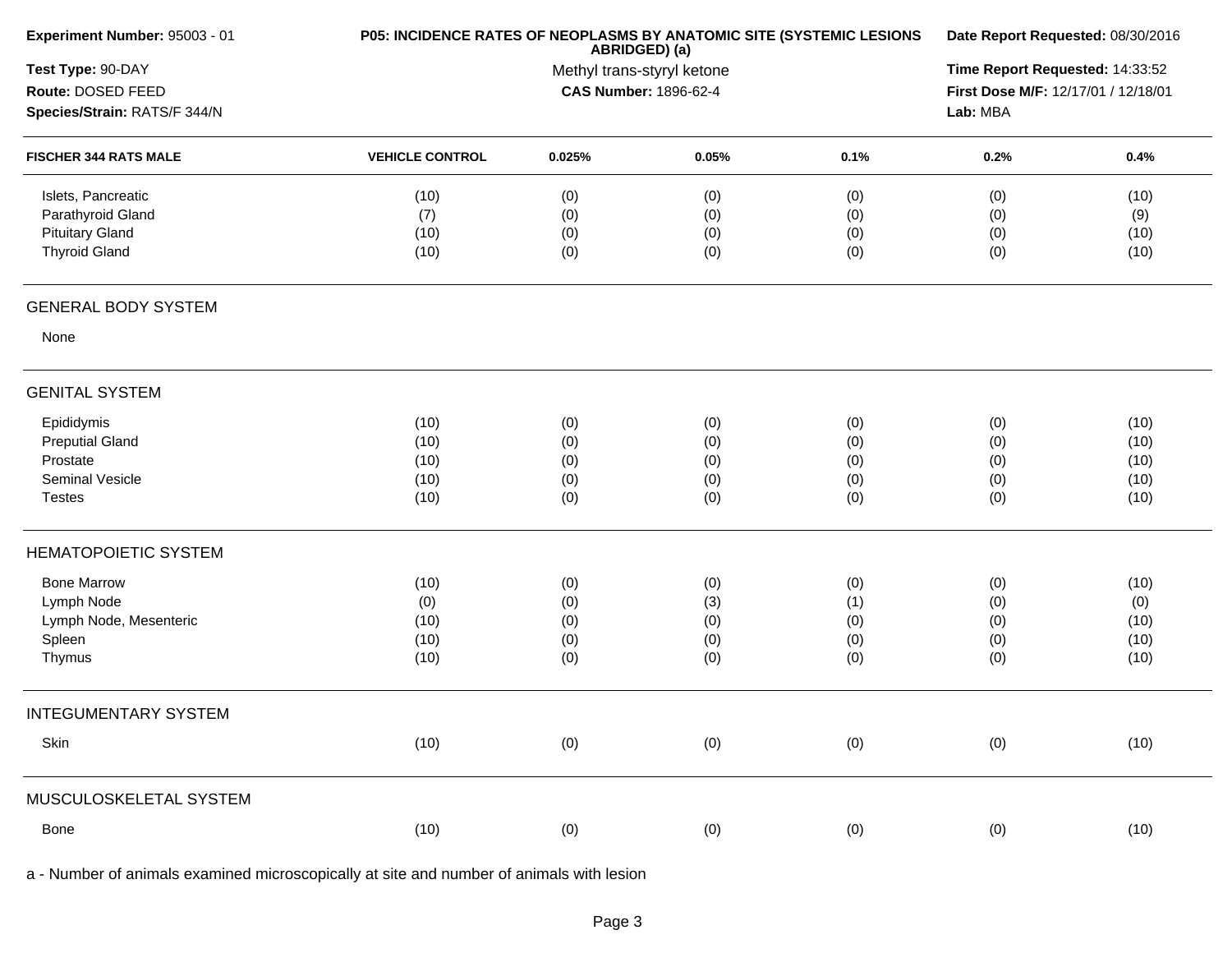|                                                                        |                        | Date Report Requested: 08/30/2016<br>Time Report Requested: 14:33:52<br>First Dose M/F: 12/17/01 / 12/18/01<br>Lab: MBA |                    |                    |                    |                      |
|------------------------------------------------------------------------|------------------------|-------------------------------------------------------------------------------------------------------------------------|--------------------|--------------------|--------------------|----------------------|
| Test Type: 90-DAY<br>Route: DOSED FEED<br>Species/Strain: RATS/F 344/N |                        |                                                                                                                         |                    |                    |                    |                      |
| <b>FISCHER 344 RATS MALE</b>                                           | <b>VEHICLE CONTROL</b> | 0.025%                                                                                                                  | 0.05%              | 0.1%               | 0.2%               | 0.4%                 |
| <b>NERVOUS SYSTEM</b>                                                  |                        |                                                                                                                         |                    |                    |                    |                      |
| <b>Brain</b>                                                           | (10)                   | (0)                                                                                                                     | (0)                | (0)                | (0)                | (10)                 |
| <b>RESPIRATORY SYSTEM</b>                                              |                        |                                                                                                                         |                    |                    |                    |                      |
| Lung<br>Nose<br>Trachea                                                | (10)<br>(10)<br>(10)   | (0)<br>(10)<br>(0)                                                                                                      | (0)<br>(10)<br>(0) | (0)<br>(10)<br>(0) | (0)<br>(10)<br>(0) | (10)<br>(10)<br>(10) |
| SPECIAL SENSES SYSTEM                                                  |                        |                                                                                                                         |                    |                    |                    |                      |
| Eye<br>Harderian Gland                                                 | (10)<br>(10)           | (0)<br>(0)                                                                                                              | (0)<br>(0)         | (0)<br>(0)         | (0)<br>(0)         | (10)<br>(10)         |
| <b>URINARY SYSTEM</b>                                                  |                        |                                                                                                                         |                    |                    |                    |                      |
| Kidney<br><b>Urinary Bladder</b>                                       | (10)<br>(10)           | (10)<br>(0)                                                                                                             | (10)<br>(0)        | (10)<br>(0)        | (10)<br>(0)        | (10)<br>(10)         |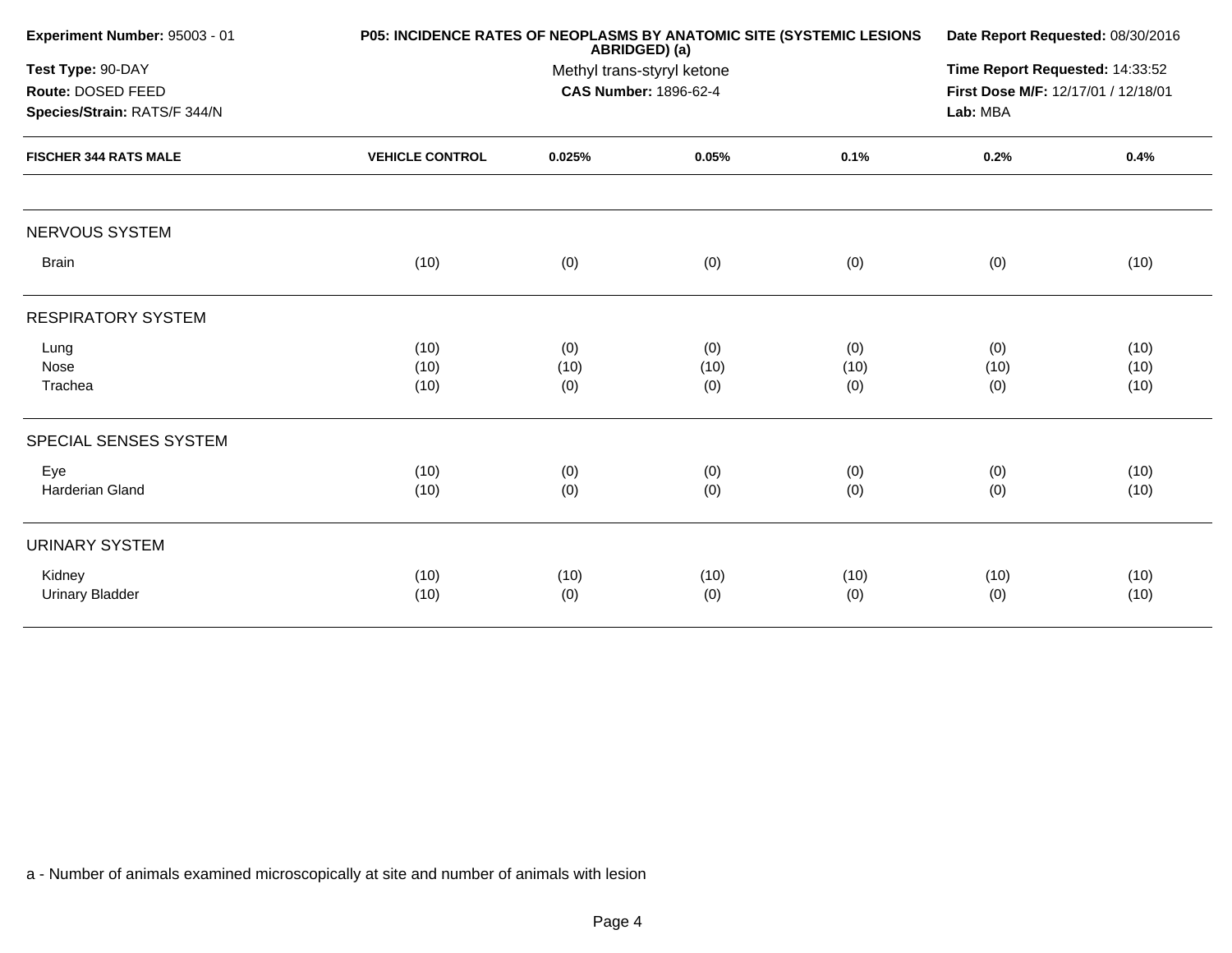| Experiment Number: 95003 - 01                 | P05: INCIDENCE RATES OF NEOPLASMS BY ANATOMIC SITE (SYSTEMIC LESIONS | ABRIDGED) (a)                | Date Report Requested: 08/30/2016 |                                     |              |              |
|-----------------------------------------------|----------------------------------------------------------------------|------------------------------|-----------------------------------|-------------------------------------|--------------|--------------|
| Test Type: 90-DAY                             |                                                                      | Methyl trans-styryl ketone   | Time Report Requested: 14:33:52   |                                     |              |              |
| Route: DOSED FEED                             |                                                                      | <b>CAS Number: 1896-62-4</b> |                                   | First Dose M/F: 12/17/01 / 12/18/01 |              |              |
| Species/Strain: RATS/F 344/N                  |                                                                      |                              |                                   | Lab: MBA                            |              |              |
| <b>FISCHER 344 RATS MALE</b>                  | <b>CONTROL SPECIAL</b>                                               | 0.025% SPECIAL               | 0.05% SPECIAL                     | 0.1% SPECIAL                        | 0.2% SPECIAL | 0.4% SPECIAL |
| <b>Disposition Summary</b>                    |                                                                      |                              |                                   |                                     |              |              |
| <b>Animals Initially In Study</b>             | 10                                                                   | 10                           | 10                                | 10                                  | 10           | 10           |
| <b>Scheduled Sacrifice</b>                    | 10                                                                   | 8                            | 10                                | 9                                   | 10           | 10           |
| <b>Early Deaths</b>                           |                                                                      |                              |                                   |                                     |              |              |
| <b>Accidentally Killed</b>                    |                                                                      | $\mathbf{2}$                 |                                   | 1                                   |              |              |
| <b>Survivors</b><br><b>Terminal Sacrifice</b> |                                                                      |                              |                                   |                                     |              |              |
| <b>Animals Examined Microscopically</b>       |                                                                      |                              |                                   |                                     |              |              |
| <b>ALIMENTARY SYSTEM</b>                      |                                                                      |                              |                                   |                                     |              |              |
| Esophagus                                     | (0)                                                                  | (0)                          | (0)                               | (0)                                 | (0)          | (0)          |
| Intestine Large, Cecum                        | (0)                                                                  | (0)                          | (0)                               | (0)                                 | (0)          | (0)          |
| Intestine Large, Colon                        | (0)                                                                  | (0)                          | (0)                               | (0)                                 | (0)          | (0)          |
| Intestine Large, Rectum                       | (0)                                                                  | (0)                          | (0)                               | (0)                                 | (0)          | (0)          |
| Intestine Small, Duodenum                     | (0)                                                                  | (0)                          | (0)                               | (0)                                 | (0)          | (0)          |
| Intestine Small, Ileum                        | (0)                                                                  | (0)                          | (0)                               | (0)                                 | (0)          | (0)          |
| Intestine Small, Jejunum                      | (0)                                                                  | (0)                          | (0)                               | (0)                                 | (0)          | (0)          |
| Liver                                         | (0)                                                                  | (0)                          | (0)                               | (0)                                 | (0)          | (0)          |
| Pancreas                                      | (0)                                                                  | (0)                          | (0)                               | (0)                                 | (0)          | (0)          |
| Salivary Glands                               | (0)                                                                  | (0)                          | (0)                               | (0)                                 | (0)          | (0)          |
| Stomach, Forestomach                          | (0)                                                                  | (0)                          | (0)                               | (0)                                 | (0)          | (0)          |
| Stomach, Glandular                            | (0)                                                                  | (0)                          | (0)                               | (0)                                 | (0)          | (0)          |
| Tongue                                        | (0)                                                                  | (0)                          | (0)                               | (0)                                 | (0)          | (0)          |
| <b>CARDIOVASCULAR SYSTEM</b>                  |                                                                      |                              |                                   |                                     |              |              |
| <b>Blood Vessel</b>                           | (0)                                                                  | (0)                          | (0)                               | (0)                                 | (0)          | (0)          |
| Heart                                         | (0)                                                                  | (0)                          | (0)                               | (0)                                 | (0)          | (0)          |
| <b>ENDOCRINE SYSTEM</b>                       |                                                                      |                              |                                   |                                     |              |              |
| <b>Adrenal Cortex</b>                         | (0)                                                                  | (0)                          | (0)                               | (0)                                 | (0)          | (0)          |
| Adrenal Medulla                               | (0)                                                                  | (0)                          | (0)                               | (0)                                 | (0)          | (0)          |
|                                               |                                                                      |                              |                                   |                                     |              |              |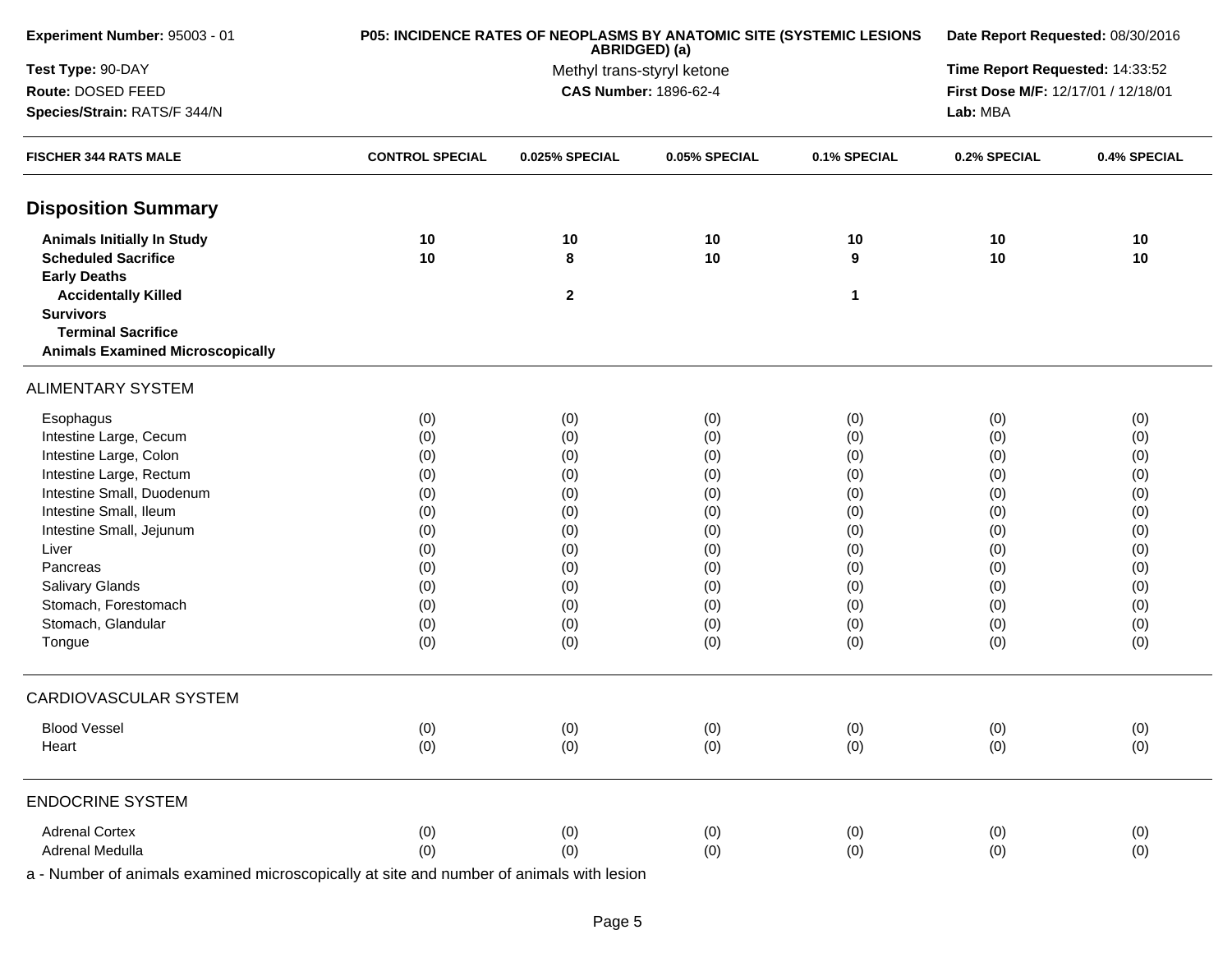| Experiment Number: 95003 - 01 |                        | P05: INCIDENCE RATES OF NEOPLASMS BY ANATOMIC SITE (SYSTEMIC LESIONS<br>ABRIDGED) (a) |                              |                                                                                                                                                                                                                                                                                       |     |              |  |  |
|-------------------------------|------------------------|---------------------------------------------------------------------------------------|------------------------------|---------------------------------------------------------------------------------------------------------------------------------------------------------------------------------------------------------------------------------------------------------------------------------------|-----|--------------|--|--|
| Test Type: 90-DAY             |                        |                                                                                       | Methyl trans-styryl ketone   |                                                                                                                                                                                                                                                                                       |     |              |  |  |
| Route: DOSED FEED             |                        |                                                                                       | <b>CAS Number: 1896-62-4</b> | Date Report Requested: 08/30/2016<br>Time Report Requested: 14:33:52<br>First Dose M/F: 12/17/01 / 12/18/01<br>Lab: MBA<br>0.1% SPECIAL<br>0.2% SPECIAL<br>(0)<br>(0)<br>(0)<br>(0)<br>(0)<br>(0)<br>(0)<br>(0)<br>(0)<br>(0)<br>(0)<br>(0)<br>(0)<br>(0)<br>(0)<br>(0)<br>(0)<br>(0) |     |              |  |  |
| Species/Strain: RATS/F 344/N  |                        |                                                                                       |                              |                                                                                                                                                                                                                                                                                       |     |              |  |  |
| <b>FISCHER 344 RATS MALE</b>  | <b>CONTROL SPECIAL</b> | 0.025% SPECIAL                                                                        | 0.05% SPECIAL                |                                                                                                                                                                                                                                                                                       |     | 0.4% SPECIAL |  |  |
| Islets, Pancreatic            | (0)                    | (0)                                                                                   | (0)                          |                                                                                                                                                                                                                                                                                       |     | (0)          |  |  |
| Parathyroid Gland             | (0)                    | (0)                                                                                   | (0)                          |                                                                                                                                                                                                                                                                                       |     | (0)          |  |  |
| <b>Pituitary Gland</b>        | (0)                    | (0)                                                                                   | (0)                          |                                                                                                                                                                                                                                                                                       |     | (0)          |  |  |
| <b>Thyroid Gland</b>          | (0)                    | (0)                                                                                   | (0)                          |                                                                                                                                                                                                                                                                                       |     | (0)          |  |  |
| <b>GENERAL BODY SYSTEM</b>    |                        |                                                                                       |                              |                                                                                                                                                                                                                                                                                       |     |              |  |  |
| None                          |                        |                                                                                       |                              |                                                                                                                                                                                                                                                                                       |     |              |  |  |
| <b>GENITAL SYSTEM</b>         |                        |                                                                                       |                              |                                                                                                                                                                                                                                                                                       |     |              |  |  |
| Epididymis                    | (0)                    | (0)                                                                                   | (0)                          |                                                                                                                                                                                                                                                                                       |     | (0)          |  |  |
| <b>Preputial Gland</b>        | (0)                    | (0)                                                                                   | (0)                          |                                                                                                                                                                                                                                                                                       |     | (0)          |  |  |
| Prostate                      | (0)                    | (0)                                                                                   | (0)                          |                                                                                                                                                                                                                                                                                       |     | (0)          |  |  |
| Seminal Vesicle               | (0)                    | (0)                                                                                   | (0)                          |                                                                                                                                                                                                                                                                                       |     | (0)          |  |  |
| <b>Testes</b>                 | (0)                    | (0)                                                                                   | (0)                          |                                                                                                                                                                                                                                                                                       |     | (0)          |  |  |
| <b>HEMATOPOIETIC SYSTEM</b>   |                        |                                                                                       |                              |                                                                                                                                                                                                                                                                                       |     |              |  |  |
| <b>Bone Marrow</b>            | (0)                    | (0)                                                                                   | (0)                          | (0)                                                                                                                                                                                                                                                                                   | (0) | (0)          |  |  |
| Lymph Node                    | (0)                    | (0)                                                                                   | (0)                          | (0)                                                                                                                                                                                                                                                                                   | (0) | (0)          |  |  |
| Lymph Node, Mesenteric        | (0)                    | (0)                                                                                   | (0)                          | (0)                                                                                                                                                                                                                                                                                   | (0) | (0)          |  |  |
| Spleen                        | (0)                    | (0)                                                                                   | (0)                          | (0)                                                                                                                                                                                                                                                                                   | (0) | (0)          |  |  |
| Thymus                        | (0)                    | (0)                                                                                   | (0)                          | (0)                                                                                                                                                                                                                                                                                   | (0) | (0)          |  |  |
| <b>INTEGUMENTARY SYSTEM</b>   |                        |                                                                                       |                              |                                                                                                                                                                                                                                                                                       |     |              |  |  |
| Skin                          | (0)                    | (0)                                                                                   | (0)                          | (0)                                                                                                                                                                                                                                                                                   | (0) | (0)          |  |  |
| MUSCULOSKELETAL SYSTEM        |                        |                                                                                       |                              |                                                                                                                                                                                                                                                                                       |     |              |  |  |
| Bone                          | (0)                    | (0)                                                                                   | (0)                          | (0)                                                                                                                                                                                                                                                                                   | (0) | (0)          |  |  |
|                               |                        |                                                                                       |                              |                                                                                                                                                                                                                                                                                       |     |              |  |  |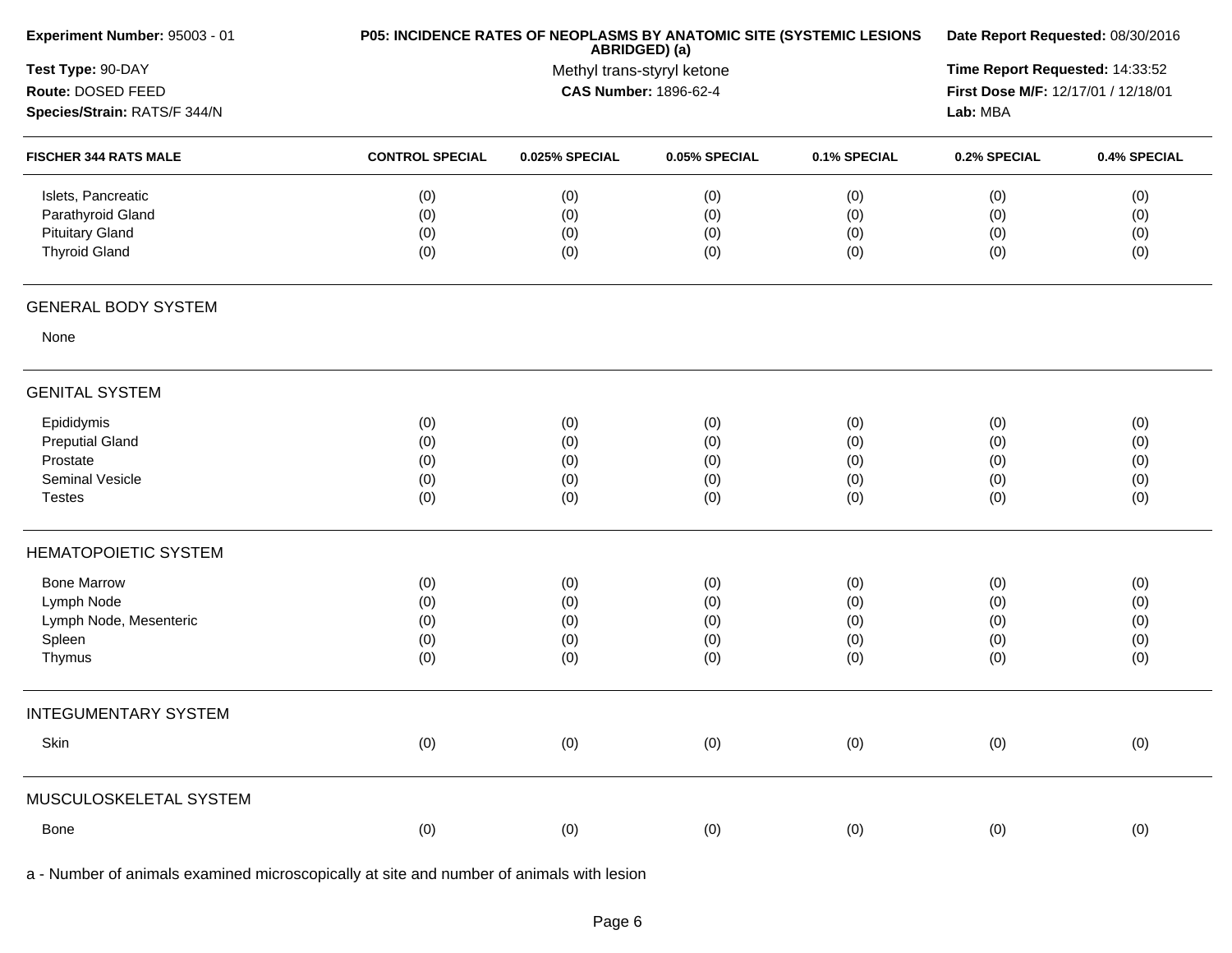| Experiment Number: 95003 - 01                                                                          |                        | P05: INCIDENCE RATES OF NEOPLASMS BY ANATOMIC SITE (SYSTEMIC LESIONS<br>ABRIDGED) (a) |               |              |              |              |  |
|--------------------------------------------------------------------------------------------------------|------------------------|---------------------------------------------------------------------------------------|---------------|--------------|--------------|--------------|--|
| Test Type: 90-DAY<br>Route: DOSED FEED<br>Species/Strain: RATS/F 344/N<br><b>FISCHER 344 RATS MALE</b> |                        | Methyl trans-styryl ketone<br><b>CAS Number: 1896-62-4</b>                            |               |              |              |              |  |
|                                                                                                        | <b>CONTROL SPECIAL</b> | 0.025% SPECIAL                                                                        | 0.05% SPECIAL | 0.1% SPECIAL | 0.2% SPECIAL | 0.4% SPECIAL |  |
| <b>NERVOUS SYSTEM</b>                                                                                  |                        |                                                                                       |               |              |              |              |  |
| <b>Brain</b>                                                                                           | (0)                    | (0)                                                                                   | (0)           | (0)          | (0)          | (0)          |  |
| <b>RESPIRATORY SYSTEM</b>                                                                              |                        |                                                                                       |               |              |              |              |  |
| Lung                                                                                                   | (0)                    | (0)                                                                                   | (0)           | (0)          | (0)          | (0)          |  |
| Nose<br>Trachea                                                                                        | (0)<br>(0)             | (0)<br>(0)                                                                            | (0)<br>(0)    | (0)<br>(0)   | (0)<br>(0)   | (0)<br>(0)   |  |
| SPECIAL SENSES SYSTEM                                                                                  |                        |                                                                                       |               |              |              |              |  |
|                                                                                                        |                        |                                                                                       |               |              |              |              |  |
| Eye<br>Harderian Gland                                                                                 | (0)<br>(0)             | (0)<br>(0)                                                                            | (0)<br>(0)    | (0)<br>(0)   | (0)<br>(0)   | (0)<br>(0)   |  |
| <b>URINARY SYSTEM</b>                                                                                  |                        |                                                                                       |               |              |              |              |  |
| Kidney<br><b>Urinary Bladder</b>                                                                       | (0)<br>(0)             | (0)<br>(0)                                                                            | (0)<br>(0)    | (0)<br>(0)   | (0)<br>(0)   | (0)<br>(0)   |  |
|                                                                                                        |                        |                                                                                       |               |              |              |              |  |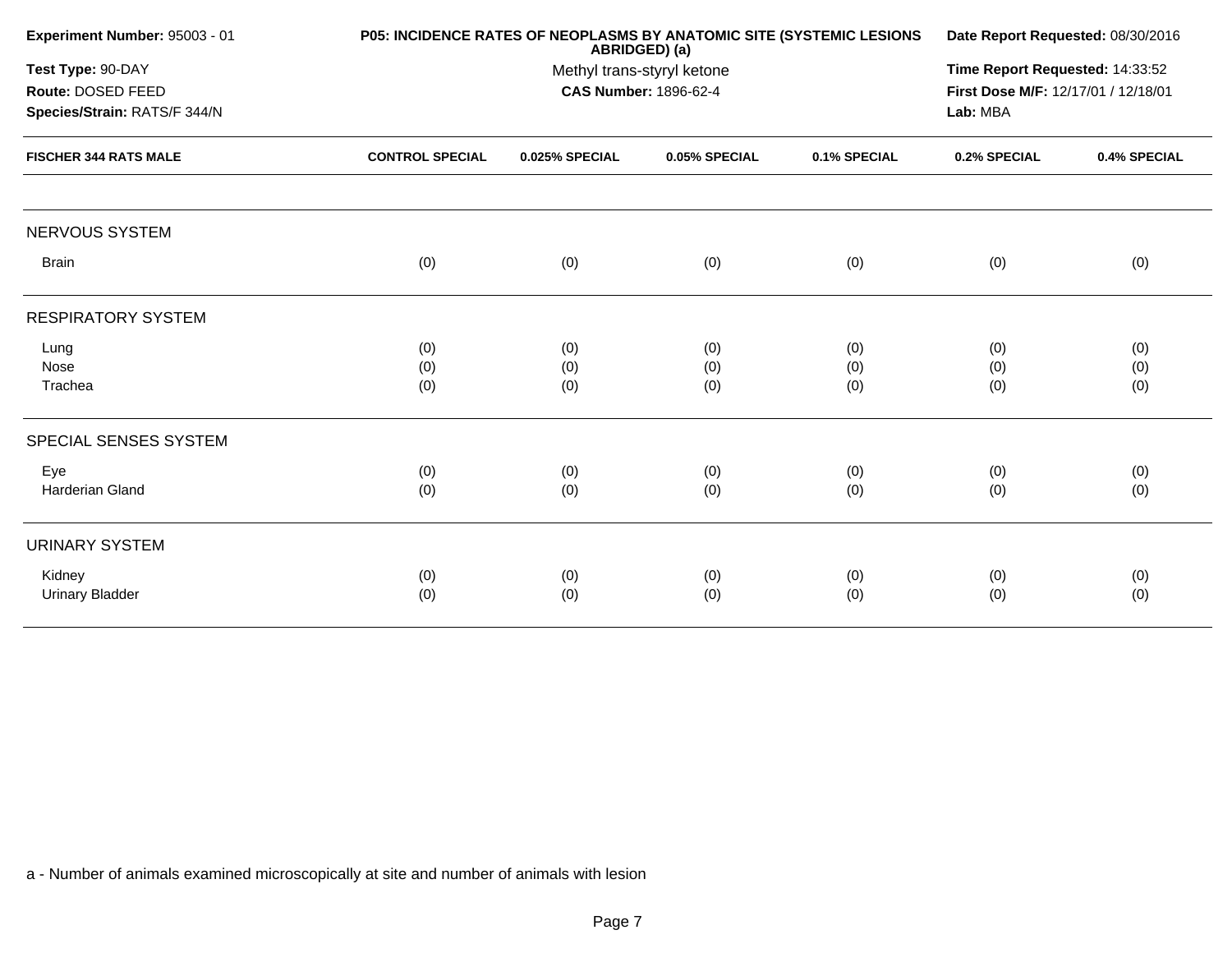| Experiment Number: 95003 - 01                                                       | P05: INCIDENCE RATES OF NEOPLASMS BY ANATOMIC SITE (SYSTEMIC LESIONS | ABRIDGED) (a)                |       |      | Date Report Requested: 08/30/2016<br>Time Report Requested: 14:33:52 |      |  |
|-------------------------------------------------------------------------------------|----------------------------------------------------------------------|------------------------------|-------|------|----------------------------------------------------------------------|------|--|
| Test Type: 90-DAY                                                                   |                                                                      | Methyl trans-styryl ketone   |       |      |                                                                      |      |  |
| Route: DOSED FEED                                                                   |                                                                      | <b>CAS Number: 1896-62-4</b> |       |      | First Dose M/F: 12/17/01 / 12/18/01                                  |      |  |
| Species/Strain: RATS/F 344/N                                                        |                                                                      |                              |       |      | Lab: MBA                                                             |      |  |
| <b>FISCHER 344 RATS MALE</b>                                                        | <b>VEHICLE CONTROL</b>                                               | 0.025%                       | 0.05% | 0.1% | 0.2%                                                                 | 0.4% |  |
| <b>Tumor Summary for Males</b>                                                      |                                                                      |                              |       |      |                                                                      |      |  |
| <b>Total Animals with Primary Neoplasms (b)</b><br><b>Total Primary Neoplasms</b>   |                                                                      |                              |       |      |                                                                      |      |  |
| <b>Total Animals with Benign Neoplasms</b><br><b>Total Benign Neoplasms</b>         |                                                                      |                              |       |      |                                                                      |      |  |
| <b>Total Animals with Malignant Neoplasms</b><br><b>Total Malignant Neoplasms</b>   |                                                                      |                              |       |      |                                                                      |      |  |
| <b>Total Animals with Metastatic Neoplasms</b><br><b>Total Metastatic Neoplasms</b> |                                                                      |                              |       |      |                                                                      |      |  |
| <b>Total Animals with Malignant Neoplasms</b><br><b>Uncertain Primary Site</b>      |                                                                      |                              |       |      |                                                                      |      |  |
| <b>Total Animals with Neoplasms Uncertain-</b><br><b>Benign or Malignant</b>        |                                                                      |                              |       |      |                                                                      |      |  |
| <b>Total Uncertain Neoplasms</b>                                                    |                                                                      |                              |       |      |                                                                      |      |  |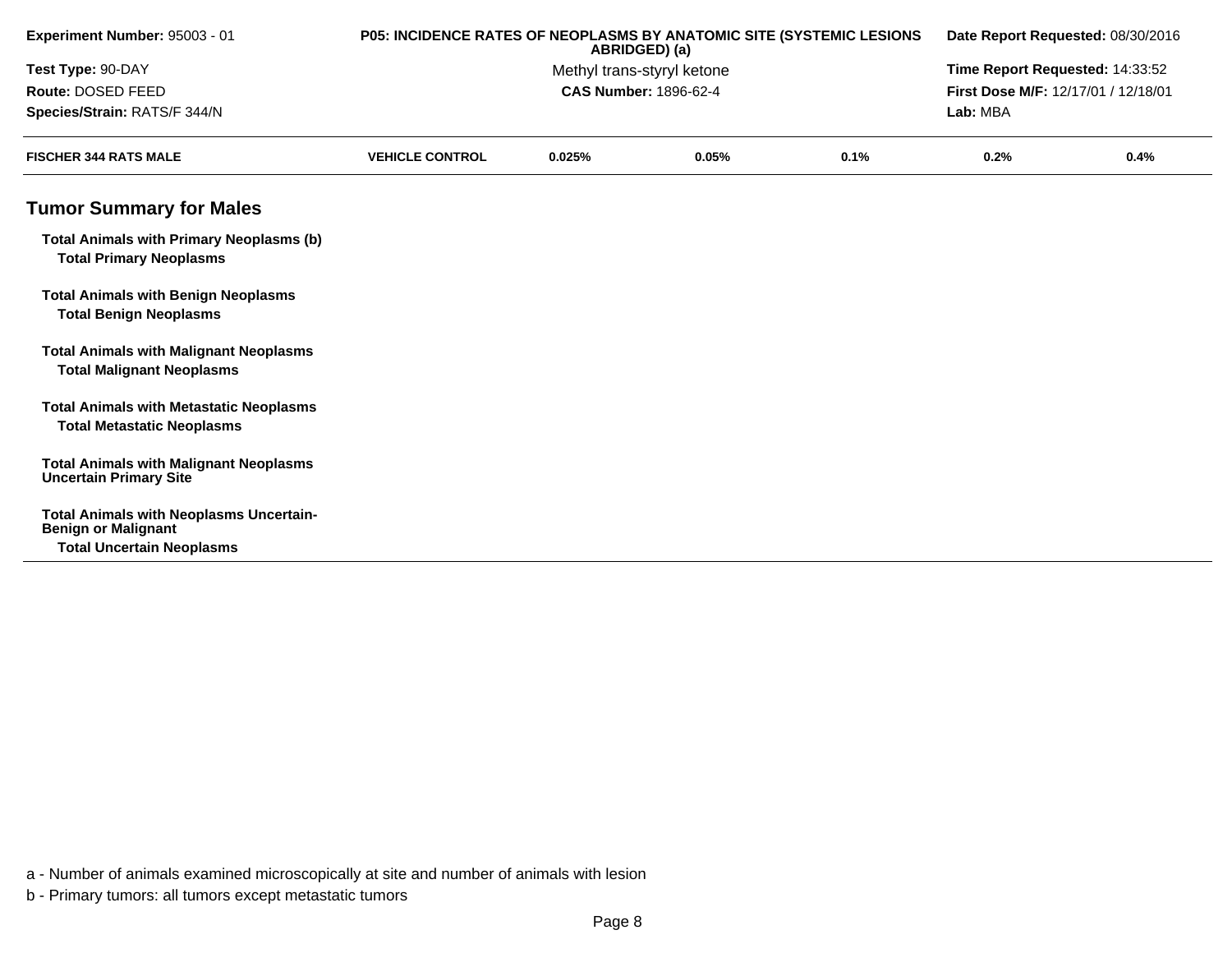| Experiment Number: 95003 - 01                                                       |                        |                              | ABRIDGED) (a)              | P05: INCIDENCE RATES OF NEOPLASMS BY ANATOMIC SITE (SYSTEMIC LESIONS<br>Date Report Requested: 08/30/2016 |                                     |              |  |
|-------------------------------------------------------------------------------------|------------------------|------------------------------|----------------------------|-----------------------------------------------------------------------------------------------------------|-------------------------------------|--------------|--|
| Test Type: 90-DAY                                                                   |                        |                              | Methyl trans-styryl ketone |                                                                                                           | Time Report Requested: 14:33:52     |              |  |
| Route: DOSED FEED                                                                   |                        | <b>CAS Number: 1896-62-4</b> |                            |                                                                                                           | First Dose M/F: 12/17/01 / 12/18/01 |              |  |
| Species/Strain: RATS/F 344/N                                                        |                        |                              |                            |                                                                                                           | Lab: MBA                            |              |  |
| <b>FISCHER 344 RATS MALE</b>                                                        | <b>CONTROL SPECIAL</b> | 0.025% SPECIAL               | 0.05% SPECIAL              | 0.1% SPECIAL                                                                                              | 0.2% SPECIAL                        | 0.4% SPECIAL |  |
| <b>Tumor Summary for Males</b>                                                      |                        |                              |                            |                                                                                                           |                                     |              |  |
| <b>Total Animals with Primary Neoplasms (b)</b><br><b>Total Primary Neoplasms</b>   |                        |                              |                            |                                                                                                           |                                     |              |  |
| <b>Total Animals with Benign Neoplasms</b><br><b>Total Benign Neoplasms</b>         |                        |                              |                            |                                                                                                           |                                     |              |  |
| <b>Total Animals with Malignant Neoplasms</b><br><b>Total Malignant Neoplasms</b>   |                        |                              |                            |                                                                                                           |                                     |              |  |
| <b>Total Animals with Metastatic Neoplasms</b><br><b>Total Metastatic Neoplasms</b> |                        |                              |                            |                                                                                                           |                                     |              |  |
| <b>Total Animals with Malignant Neoplasms</b><br><b>Uncertain Primary Site</b>      |                        |                              |                            |                                                                                                           |                                     |              |  |
| <b>Total Animals with Neoplasms Uncertain-</b><br><b>Benign or Malignant</b>        |                        |                              |                            |                                                                                                           |                                     |              |  |
| <b>Total Uncertain Neoplasms</b>                                                    |                        |                              |                            |                                                                                                           |                                     |              |  |

\*\*\* END OF MALE \*\*\*

a - Number of animals examined microscopically at site and number of animals with lesion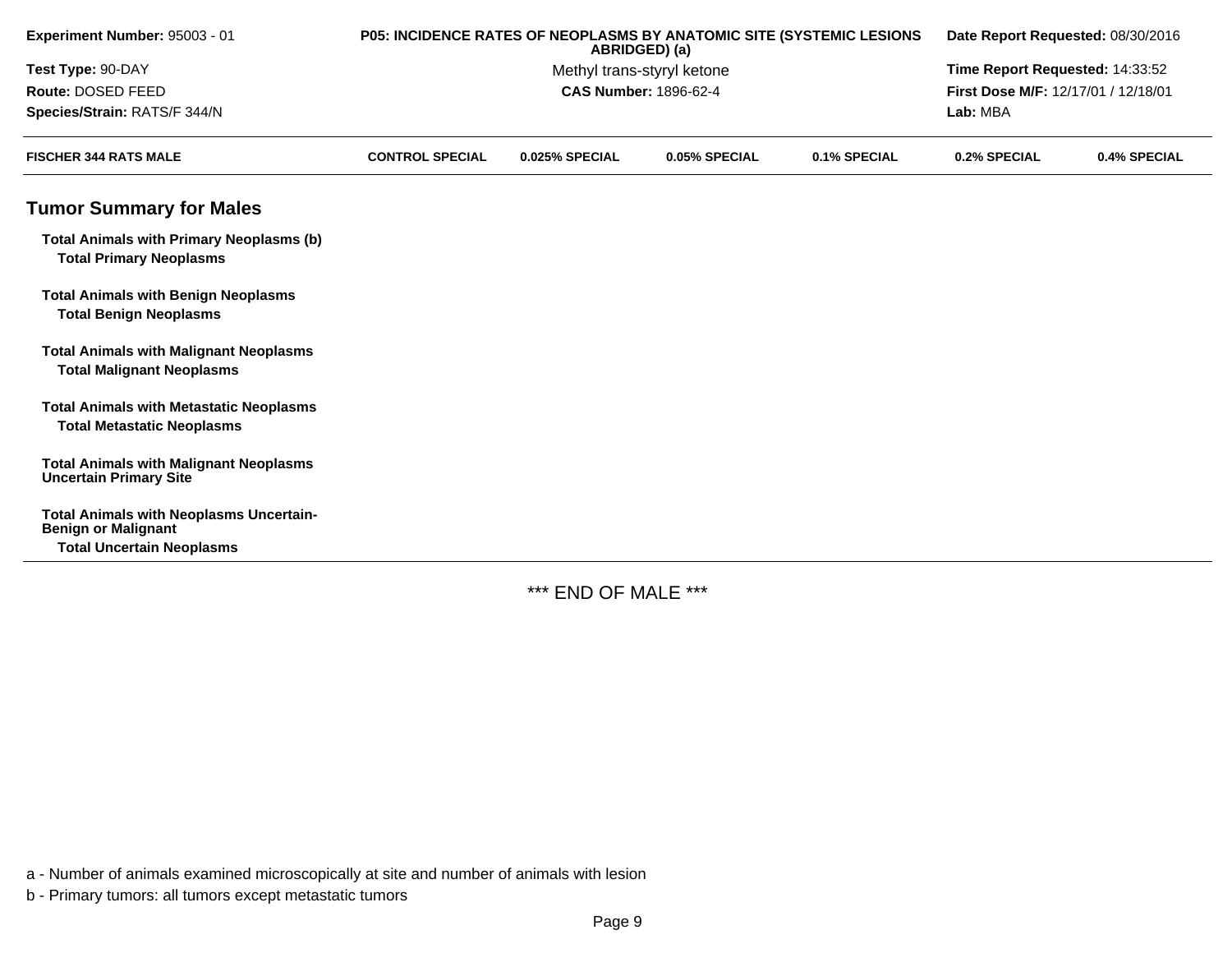| Experiment Number: 95003 - 01                                                                                                                                                                                                                                                      |                                                                                                      | P05: INCIDENCE RATES OF NEOPLASMS BY ANATOMIC SITE (SYSTEMIC LESIONS<br>ABRIDGED) (a)                                                                                                                                                                                                                                                                                                                                                                                                                                                                                                                                                                                                                 |            |            |                                 |                                                                                                      |
|------------------------------------------------------------------------------------------------------------------------------------------------------------------------------------------------------------------------------------------------------------------------------------|------------------------------------------------------------------------------------------------------|-------------------------------------------------------------------------------------------------------------------------------------------------------------------------------------------------------------------------------------------------------------------------------------------------------------------------------------------------------------------------------------------------------------------------------------------------------------------------------------------------------------------------------------------------------------------------------------------------------------------------------------------------------------------------------------------------------|------------|------------|---------------------------------|------------------------------------------------------------------------------------------------------|
| Test Type: 90-DAY                                                                                                                                                                                                                                                                  |                                                                                                      |                                                                                                                                                                                                                                                                                                                                                                                                                                                                                                                                                                                                                                                                                                       |            |            | Time Report Requested: 14:33:52 |                                                                                                      |
| Route: DOSED FEED                                                                                                                                                                                                                                                                  |                                                                                                      | Date Report Requested: 08/30/2016<br>Methyl trans-styryl ketone<br><b>CAS Number: 1896-62-4</b><br>First Dose M/F: 12/17/01 / 12/18/01<br>Lab: MBA<br>0.05%<br>0.1%<br>0.2%<br>0.025%<br>10<br>10<br>10<br>10<br>10<br>10<br>10<br>10<br>10<br>10<br>10<br>10<br>(0)<br>(0)<br>(0)<br>(0)<br>(0)<br>(0)<br>(0)<br>(0)<br>(0)<br>(0)<br>(0)<br>(0)<br>(0)<br>(0)<br>(0)<br>(0)<br>(0)<br>(0)<br>(0)<br>(0)<br>(0)<br>(0)<br>(0)<br>(0)<br>(0)<br>(0)<br>(0)<br>(0)<br>(0)<br>(1)<br>(0)<br>(0)<br>(0)<br>(0)<br>(0)<br>(0)<br>(0)<br>(0)<br>(0)<br>(0)<br>(0)<br>(0)<br>(0)<br>(0)<br>(10)<br>(10)<br>(10)<br>(10)<br>(0)<br>(0)<br>(0)<br>(0)<br>(0)<br>(0)<br>(0)<br>(0)<br>(0)<br>(0)<br>(0)<br>(0) |            |            |                                 |                                                                                                      |
| Species/Strain: RATS/F 344/N                                                                                                                                                                                                                                                       |                                                                                                      |                                                                                                                                                                                                                                                                                                                                                                                                                                                                                                                                                                                                                                                                                                       |            |            |                                 |                                                                                                      |
| <b>FISCHER 344 RATS FEMALE</b>                                                                                                                                                                                                                                                     | <b>VEHICLE CONTROL</b>                                                                               |                                                                                                                                                                                                                                                                                                                                                                                                                                                                                                                                                                                                                                                                                                       |            |            |                                 | 0.4%                                                                                                 |
| <b>Disposition Summary</b>                                                                                                                                                                                                                                                         |                                                                                                      |                                                                                                                                                                                                                                                                                                                                                                                                                                                                                                                                                                                                                                                                                                       |            |            |                                 |                                                                                                      |
| <b>Animals Initially In Study</b><br><b>Scheduled Sacrifice</b><br><b>Early Deaths</b><br><b>Accidentally Killed</b><br><b>Survivors</b>                                                                                                                                           | 10                                                                                                   |                                                                                                                                                                                                                                                                                                                                                                                                                                                                                                                                                                                                                                                                                                       |            |            |                                 | 10                                                                                                   |
| <b>Terminal Sacrifice</b>                                                                                                                                                                                                                                                          | 10                                                                                                   |                                                                                                                                                                                                                                                                                                                                                                                                                                                                                                                                                                                                                                                                                                       |            |            |                                 | 10                                                                                                   |
| <b>Animals Examined Microscopically</b>                                                                                                                                                                                                                                            | 10                                                                                                   |                                                                                                                                                                                                                                                                                                                                                                                                                                                                                                                                                                                                                                                                                                       |            |            |                                 | 10                                                                                                   |
| <b>ALIMENTARY SYSTEM</b>                                                                                                                                                                                                                                                           |                                                                                                      |                                                                                                                                                                                                                                                                                                                                                                                                                                                                                                                                                                                                                                                                                                       |            |            |                                 |                                                                                                      |
| Esophagus<br>Intestine Large, Cecum<br>Intestine Large, Colon<br>Intestine Large, Rectum<br>Intestine Small, Duodenum<br>Intestine Small, Ileum<br>Intestine Small, Jejunum<br>Liver<br>Pancreas<br><b>Salivary Glands</b><br>Stomach, Forestomach<br>Stomach, Glandular<br>Tongue | (10)<br>(10)<br>(10)<br>(10)<br>(10)<br>(10)<br>(10)<br>(10)<br>(10)<br>(10)<br>(10)<br>(10)<br>(10) |                                                                                                                                                                                                                                                                                                                                                                                                                                                                                                                                                                                                                                                                                                       |            |            |                                 | (10)<br>(10)<br>(10)<br>(10)<br>(10)<br>(10)<br>(10)<br>(10)<br>(10)<br>(10)<br>(10)<br>(10)<br>(10) |
| CARDIOVASCULAR SYSTEM                                                                                                                                                                                                                                                              |                                                                                                      |                                                                                                                                                                                                                                                                                                                                                                                                                                                                                                                                                                                                                                                                                                       |            |            |                                 |                                                                                                      |
| <b>Blood Vessel</b><br>Heart                                                                                                                                                                                                                                                       | (10)<br>(10)                                                                                         |                                                                                                                                                                                                                                                                                                                                                                                                                                                                                                                                                                                                                                                                                                       |            |            |                                 | (10)<br>(10)                                                                                         |
| <b>ENDOCRINE SYSTEM</b>                                                                                                                                                                                                                                                            |                                                                                                      |                                                                                                                                                                                                                                                                                                                                                                                                                                                                                                                                                                                                                                                                                                       |            |            |                                 |                                                                                                      |
| <b>Adrenal Cortex</b><br>Adrenal Medulla                                                                                                                                                                                                                                           | (10)<br>(10)                                                                                         | (0)<br>(0)                                                                                                                                                                                                                                                                                                                                                                                                                                                                                                                                                                                                                                                                                            | (0)<br>(0) | (0)<br>(0) | (0)<br>(0)                      | (10)<br>(9)                                                                                          |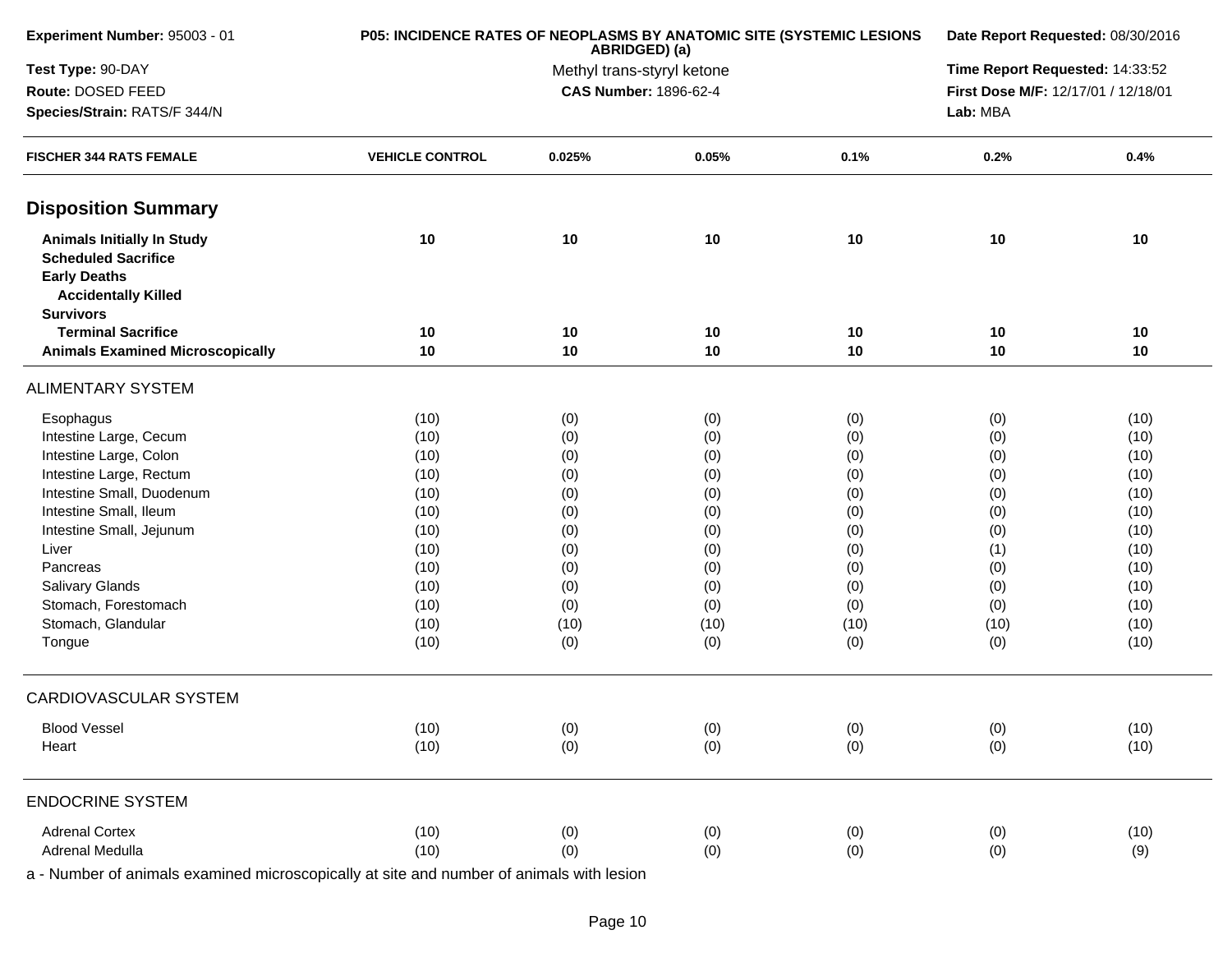| Experiment Number: 95003 - 01  | P05: INCIDENCE RATES OF NEOPLASMS BY ANATOMIC SITE (SYSTEMIC LESIONS | Date Report Requested: 08/30/2016 |                                                                                                                                                                                                                        |                                 |     |      |  |  |
|--------------------------------|----------------------------------------------------------------------|-----------------------------------|------------------------------------------------------------------------------------------------------------------------------------------------------------------------------------------------------------------------|---------------------------------|-----|------|--|--|
| Test Type: 90-DAY              |                                                                      |                                   |                                                                                                                                                                                                                        | Time Report Requested: 14:33:52 |     |      |  |  |
| Route: DOSED FEED              |                                                                      |                                   | ABRIDGED) (a)<br>Methyl trans-styryl ketone<br><b>CAS Number: 1896-62-4</b><br>First Dose M/F: 12/17/01 / 12/18/01<br>Lab: MBA<br>0.05%<br>0.1%<br>0.2%<br>(0)<br>(0)<br>(0)<br>(0)<br>(0)<br>(0)<br>(0)<br>(0)<br>(0) |                                 |     |      |  |  |
| Species/Strain: RATS/F 344/N   |                                                                      |                                   |                                                                                                                                                                                                                        |                                 |     |      |  |  |
| <b>FISCHER 344 RATS FEMALE</b> | <b>VEHICLE CONTROL</b>                                               | 0.025%                            |                                                                                                                                                                                                                        |                                 |     | 0.4% |  |  |
| Islets, Pancreatic             | (10)                                                                 | (0)                               |                                                                                                                                                                                                                        |                                 |     | (10) |  |  |
| Parathyroid Gland              | (8)                                                                  | (0)                               |                                                                                                                                                                                                                        |                                 |     | (4)  |  |  |
| <b>Pituitary Gland</b>         | (10)                                                                 | (0)                               |                                                                                                                                                                                                                        |                                 |     | (10) |  |  |
| <b>Thyroid Gland</b>           | (10)                                                                 | (0)                               | (0)                                                                                                                                                                                                                    | (0)                             | (0) | (10) |  |  |
| <b>GENERAL BODY SYSTEM</b>     |                                                                      |                                   |                                                                                                                                                                                                                        |                                 |     |      |  |  |
| <b>Tissue NOS</b>              | (0)                                                                  | (0)                               | (0)                                                                                                                                                                                                                    | (0)                             | (0) | (1)  |  |  |
| <b>GENITAL SYSTEM</b>          |                                                                      |                                   |                                                                                                                                                                                                                        |                                 |     |      |  |  |
| <b>Clitoral Gland</b>          | (10)                                                                 | (0)                               | (0)                                                                                                                                                                                                                    | (0)                             | (0) | (10) |  |  |
| Ovary                          | (10)                                                                 | (1)                               | (2)                                                                                                                                                                                                                    | (1)                             | (2) | (10) |  |  |
| Uterus                         | (10)                                                                 | (0)                               | (0)                                                                                                                                                                                                                    | (0)                             | (0) | (10) |  |  |
| <b>HEMATOPOIETIC SYSTEM</b>    |                                                                      |                                   |                                                                                                                                                                                                                        |                                 |     |      |  |  |
| <b>Bone Marrow</b>             | (10)                                                                 | (0)                               | (0)                                                                                                                                                                                                                    | (0)                             | (0) | (10) |  |  |
| Lymph Node                     | (1)                                                                  | (2)                               | (2)                                                                                                                                                                                                                    | (2)                             | (3) | (2)  |  |  |
| Lymph Node, Mandibular         | (2)                                                                  | (0)                               | (0)                                                                                                                                                                                                                    | (0)                             | (0) | (0)  |  |  |
| Lymph Node, Mesenteric         | (10)                                                                 | (0)                               | (0)                                                                                                                                                                                                                    | (0)                             | (0) | (10) |  |  |
| Spleen                         | (10)                                                                 | (0)                               | (0)                                                                                                                                                                                                                    | (0)                             | (0) | (10) |  |  |
| Thymus                         | (10)                                                                 | (0)                               | (0)                                                                                                                                                                                                                    | (0)                             | (0) | (10) |  |  |
| <b>INTEGUMENTARY SYSTEM</b>    |                                                                      |                                   |                                                                                                                                                                                                                        |                                 |     |      |  |  |
| Mammary Gland                  | (10)                                                                 | (0)                               | (0)                                                                                                                                                                                                                    | (0)                             | (0) | (10) |  |  |
| Skin                           | (10)                                                                 | (0)                               | (0)                                                                                                                                                                                                                    | (0)                             | (0) | (10) |  |  |
| MUSCULOSKELETAL SYSTEM         |                                                                      |                                   |                                                                                                                                                                                                                        |                                 |     |      |  |  |
| Bone                           | (10)                                                                 | (0)                               | (0)                                                                                                                                                                                                                    | (0)                             | (0) | (10) |  |  |
|                                |                                                                      |                                   |                                                                                                                                                                                                                        |                                 |     |      |  |  |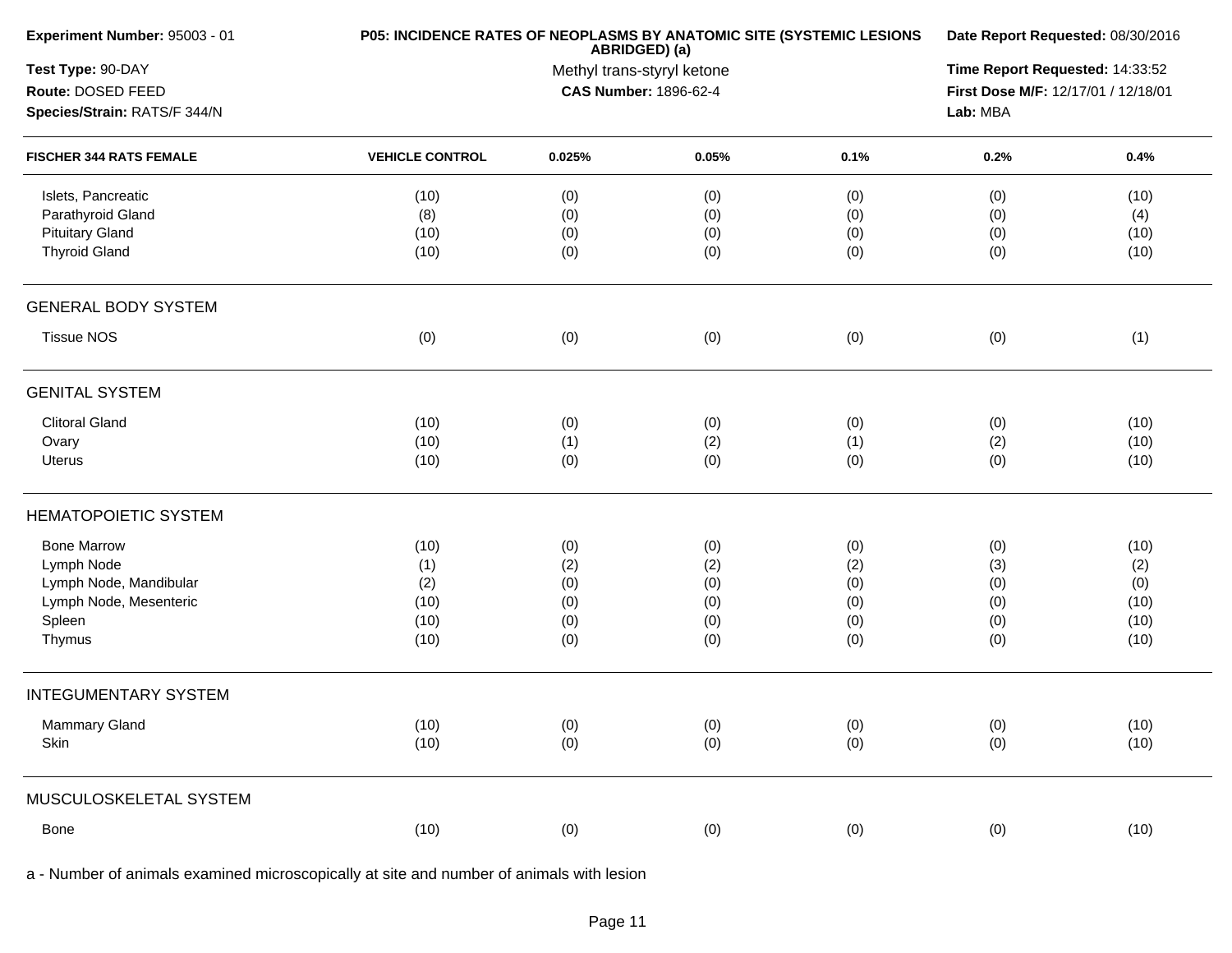|                        | Date Report Requested: 08/30/2016                                                  |                    |                                                                             |                                                                      |                      |
|------------------------|------------------------------------------------------------------------------------|--------------------|-----------------------------------------------------------------------------|----------------------------------------------------------------------|----------------------|
|                        | Time Report Requested: 14:33:52<br>First Dose M/F: 12/17/01 / 12/18/01<br>Lab: MBA |                    |                                                                             |                                                                      |                      |
| <b>VEHICLE CONTROL</b> | 0.025%                                                                             | 0.05%              | 0.1%                                                                        | 0.2%                                                                 | 0.4%                 |
|                        |                                                                                    |                    |                                                                             |                                                                      |                      |
| (10)                   | (0)                                                                                | (0)                | (0)                                                                         | (0)                                                                  | (10)                 |
|                        |                                                                                    |                    |                                                                             |                                                                      |                      |
| (10)<br>(10)<br>(10)   | (0)<br>(10)<br>(0)                                                                 | (0)<br>(10)<br>(0) | (0)<br>(10)<br>(0)                                                          | (0)<br>(10)<br>(0)                                                   | (10)<br>(10)<br>(10) |
|                        |                                                                                    |                    |                                                                             |                                                                      |                      |
| (10)<br>(10)           | (0)<br>(0)                                                                         | (0)<br>(0)         | (0)<br>(0)                                                                  | (0)<br>(0)                                                           | (10)<br>(10)         |
|                        |                                                                                    |                    |                                                                             |                                                                      |                      |
| (10)<br>(10)           | (10)<br>(0)                                                                        | (10)<br>(0)        | (10)<br>(0)                                                                 | (10)<br>(0)                                                          | (10)<br>(10)         |
|                        |                                                                                    |                    | ABRIDGED) (a)<br>Methyl trans-styryl ketone<br><b>CAS Number: 1896-62-4</b> | P05: INCIDENCE RATES OF NEOPLASMS BY ANATOMIC SITE (SYSTEMIC LESIONS |                      |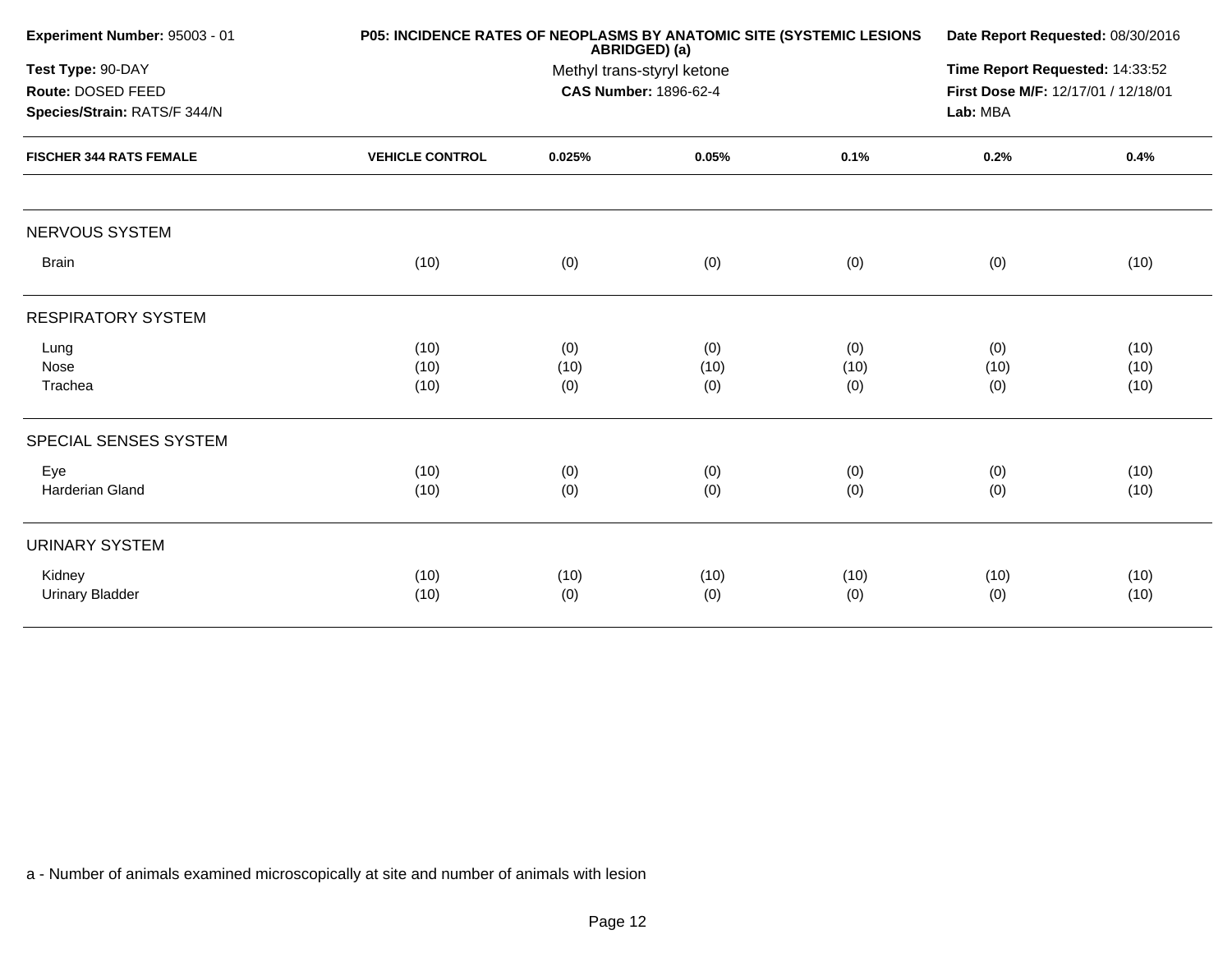| Experiment Number: 95003 - 01                 | P05: INCIDENCE RATES OF NEOPLASMS BY ANATOMIC SITE (SYSTEMIC LESIONS | Date Report Requested: 08/30/2016 |                                                     |              |                                     |              |  |
|-----------------------------------------------|----------------------------------------------------------------------|-----------------------------------|-----------------------------------------------------|--------------|-------------------------------------|--------------|--|
| Test Type: 90-DAY                             |                                                                      | Time Report Requested: 14:33:52   |                                                     |              |                                     |              |  |
| Route: DOSED FEED                             |                                                                      |                                   | Methyl trans-styryl ketone<br>CAS Number: 1896-62-4 |              | First Dose M/F: 12/17/01 / 12/18/01 |              |  |
| Species/Strain: RATS/F 344/N                  |                                                                      | Lab: MBA                          |                                                     |              |                                     |              |  |
| <b>FISCHER 344 RATS FEMALE</b>                | <b>CONTROL SPECIAL</b>                                               | 0.025% SPECIAL                    | 0.05% SPECIAL                                       | 0.1% SPECIAL | 0.2% SPECIAL                        | 0.4% SPECIAL |  |
| <b>Disposition Summary</b>                    |                                                                      |                                   |                                                     |              |                                     |              |  |
| <b>Animals Initially In Study</b>             | 10                                                                   | 10                                | 10                                                  | 10           | 10                                  | 10           |  |
| <b>Scheduled Sacrifice</b>                    | 10                                                                   | 10                                | 10                                                  | 10           | 10                                  | 9            |  |
| <b>Early Deaths</b>                           |                                                                      |                                   |                                                     |              |                                     |              |  |
| <b>Accidentally Killed</b>                    |                                                                      |                                   |                                                     |              |                                     | 1            |  |
| <b>Survivors</b><br><b>Terminal Sacrifice</b> |                                                                      |                                   |                                                     |              |                                     |              |  |
| <b>Animals Examined Microscopically</b>       |                                                                      |                                   |                                                     |              |                                     |              |  |
| <b>ALIMENTARY SYSTEM</b>                      |                                                                      |                                   |                                                     |              |                                     |              |  |
| Esophagus                                     | (0)                                                                  | (0)                               | (0)                                                 | (0)          | (0)                                 | (0)          |  |
| Intestine Large, Cecum                        | (0)                                                                  | (0)                               | (0)                                                 | (0)          | (0)                                 | (0)          |  |
| Intestine Large, Colon                        | (0)                                                                  | (0)                               | (0)                                                 | (0)          | (0)                                 | (0)          |  |
| Intestine Large, Rectum                       | (0)                                                                  | (0)                               | (0)                                                 | (0)          | (0)                                 | (0)          |  |
| Intestine Small, Duodenum                     | (0)                                                                  | (0)                               | (0)                                                 | (0)          | (0)                                 | (0)          |  |
| Intestine Small, Ileum                        | (0)                                                                  | (0)                               | (0)                                                 | (0)          | (0)                                 | (0)          |  |
| Intestine Small, Jejunum                      | (0)                                                                  | (0)                               | (0)                                                 | (0)          | (0)                                 | (0)          |  |
| Liver                                         | (0)                                                                  | (0)                               | (0)                                                 | (0)          | (0)                                 | (0)          |  |
| Pancreas                                      | (0)                                                                  | (0)                               | (0)                                                 | (0)          | (0)                                 | (0)          |  |
| Salivary Glands                               | (0)                                                                  | (0)                               | (0)                                                 | (0)          | (0)                                 | (0)          |  |
| Stomach, Forestomach                          | (0)                                                                  | (0)                               | (0)                                                 | (0)          | (0)                                 | (0)          |  |
| Stomach, Glandular                            | (0)                                                                  | (0)                               | (0)                                                 | (0)          | (0)                                 | (0)          |  |
| Tongue                                        | (0)                                                                  | (0)                               | (0)                                                 | (0)          | (0)                                 | (0)          |  |
| <b>CARDIOVASCULAR SYSTEM</b>                  |                                                                      |                                   |                                                     |              |                                     |              |  |
| <b>Blood Vessel</b>                           | (0)                                                                  | (0)                               | (0)                                                 | (0)          | (0)                                 | (0)          |  |
| Heart                                         | (0)                                                                  | (0)                               | (0)                                                 | (0)          | (0)                                 | (0)          |  |
| <b>ENDOCRINE SYSTEM</b>                       |                                                                      |                                   |                                                     |              |                                     |              |  |
| <b>Adrenal Cortex</b>                         | (0)                                                                  | (0)                               | (0)                                                 | (0)          | (0)                                 | (0)          |  |
| Adrenal Medulla                               | (0)                                                                  | (0)                               | (0)                                                 | (0)          | (0)                                 | (0)          |  |
|                                               |                                                                      |                                   |                                                     |              |                                     |              |  |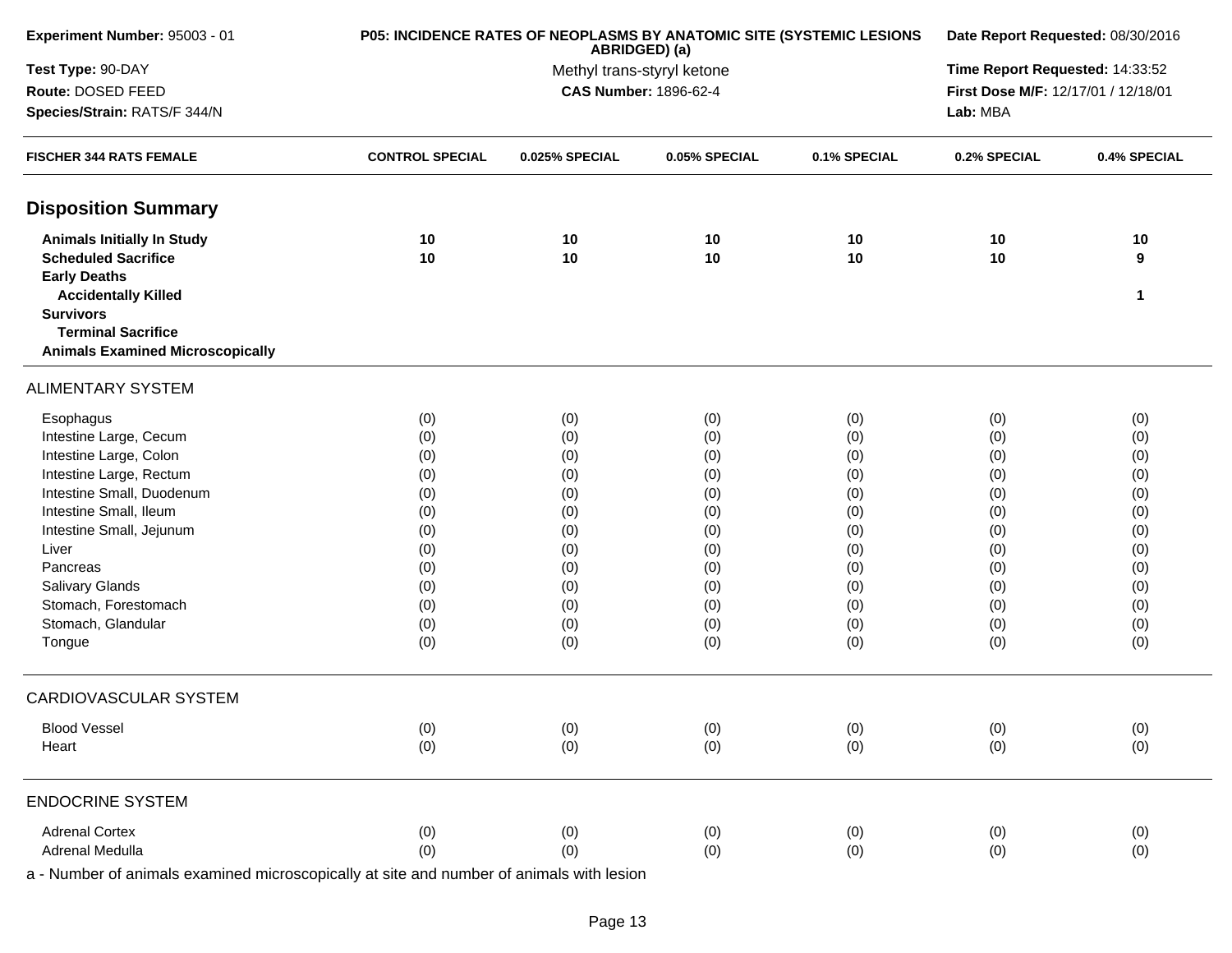| Experiment Number: 95003 - 01  | P05: INCIDENCE RATES OF NEOPLASMS BY ANATOMIC SITE (SYSTEMIC LESIONS | Date Report Requested: 08/30/2016           |                       |              |                                     |              |  |
|--------------------------------|----------------------------------------------------------------------|---------------------------------------------|-----------------------|--------------|-------------------------------------|--------------|--|
| Test Type: 90-DAY              |                                                                      | ABRIDGED) (a)<br>Methyl trans-styryl ketone |                       |              |                                     |              |  |
| Route: DOSED FEED              |                                                                      |                                             | CAS Number: 1896-62-4 |              | First Dose M/F: 12/17/01 / 12/18/01 |              |  |
| Species/Strain: RATS/F 344/N   |                                                                      | Lab: MBA                                    |                       |              |                                     |              |  |
| <b>FISCHER 344 RATS FEMALE</b> | <b>CONTROL SPECIAL</b>                                               | 0.025% SPECIAL                              | 0.05% SPECIAL         | 0.1% SPECIAL | 0.2% SPECIAL                        | 0.4% SPECIAL |  |
| Islets, Pancreatic             | (0)                                                                  | (0)                                         | (0)                   | (0)          | (0)                                 | (0)          |  |
| Parathyroid Gland              | (0)                                                                  | (0)                                         | (0)                   | (0)          | (0)                                 | (0)          |  |
| <b>Pituitary Gland</b>         | (0)                                                                  | (0)                                         | (0)                   | (0)          | (0)                                 | (0)          |  |
| <b>Thyroid Gland</b>           | (0)                                                                  | (0)                                         | (0)                   | (0)          | (0)                                 | (0)          |  |
| <b>GENERAL BODY SYSTEM</b>     |                                                                      |                                             |                       |              |                                     |              |  |
| <b>Tissue NOS</b>              | (0)                                                                  | (0)                                         | (0)                   | (0)          | (0)                                 | (0)          |  |
| <b>GENITAL SYSTEM</b>          |                                                                      |                                             |                       |              |                                     |              |  |
| <b>Clitoral Gland</b>          | (0)                                                                  | (0)                                         | (0)                   | (0)          | (0)                                 | (0)          |  |
| Ovary                          | (0)                                                                  | (0)                                         | (0)                   | (0)          | (0)                                 | (0)          |  |
| Uterus                         | (0)                                                                  | (0)                                         | (0)                   | (0)          | (0)                                 | (0)          |  |
| <b>HEMATOPOIETIC SYSTEM</b>    |                                                                      |                                             |                       |              |                                     |              |  |
| <b>Bone Marrow</b>             | (0)                                                                  | (0)                                         | (0)                   | (0)          | (0)                                 | (0)          |  |
| Lymph Node                     | (0)                                                                  | (0)                                         | (0)                   | (0)          | (0)                                 | (0)          |  |
| Lymph Node, Mandibular         | (0)                                                                  | (0)                                         | (0)                   | (0)          | (0)                                 | (0)          |  |
| Lymph Node, Mesenteric         | (0)                                                                  | (0)                                         | (0)                   | (0)          | (0)                                 | (0)          |  |
| Spleen                         | (0)                                                                  | (0)                                         | (0)                   | (0)          | (0)                                 | (0)          |  |
| Thymus                         | (0)                                                                  | (0)                                         | (0)                   | (0)          | (0)                                 | (0)          |  |
| <b>INTEGUMENTARY SYSTEM</b>    |                                                                      |                                             |                       |              |                                     |              |  |
| <b>Mammary Gland</b>           | (0)                                                                  | (0)                                         | (0)                   | (0)          | (0)                                 | (0)          |  |
| Skin                           | (0)                                                                  | (0)                                         | (0)                   | (0)          | (0)                                 | (0)          |  |
| MUSCULOSKELETAL SYSTEM         |                                                                      |                                             |                       |              |                                     |              |  |
| Bone                           | (0)                                                                  | (0)                                         | (0)                   | (0)          | (0)                                 | (0)          |  |
|                                |                                                                      |                                             |                       |              |                                     |              |  |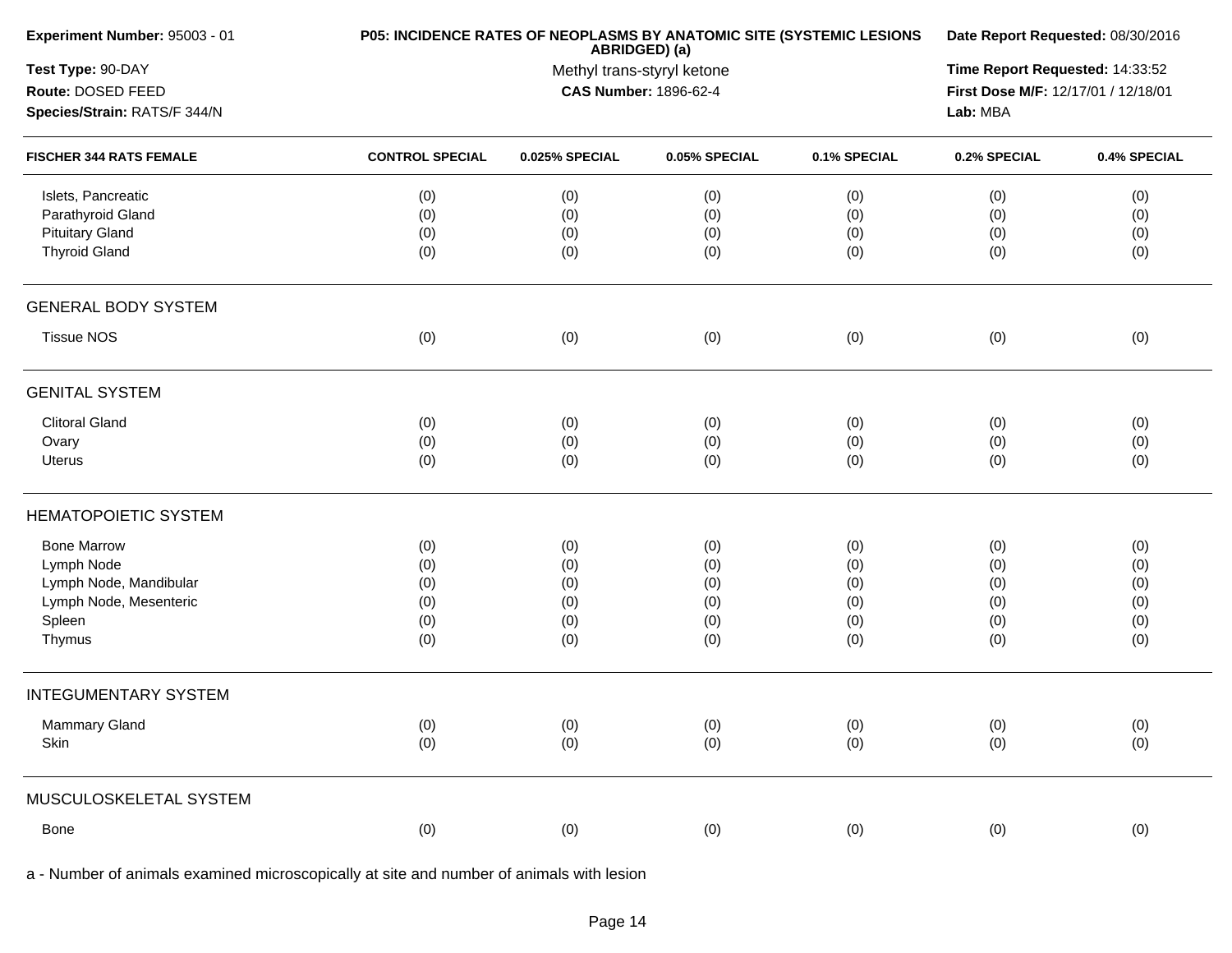| Experiment Number: 95003 - 01                                          | <b>P05: INCIDENCE RATES OF NEOPLASMS BY ANATOMIC SITE (SYSTEMIC LESIONS)</b> | Date Report Requested: 08/30/2016<br>Time Report Requested: 14:33:52<br>First Dose M/F: 12/17/01 / 12/18/01<br>Lab: MBA |                   |                   |                   |                   |
|------------------------------------------------------------------------|------------------------------------------------------------------------------|-------------------------------------------------------------------------------------------------------------------------|-------------------|-------------------|-------------------|-------------------|
| Test Type: 90-DAY<br>Route: DOSED FEED<br>Species/Strain: RATS/F 344/N |                                                                              |                                                                                                                         |                   |                   |                   |                   |
| <b>FISCHER 344 RATS FEMALE</b>                                         | <b>CONTROL SPECIAL</b>                                                       | 0.025% SPECIAL                                                                                                          | 0.05% SPECIAL     | 0.1% SPECIAL      | 0.2% SPECIAL      | 0.4% SPECIAL      |
| NERVOUS SYSTEM                                                         |                                                                              |                                                                                                                         |                   |                   |                   |                   |
| <b>Brain</b>                                                           | (0)                                                                          | (0)                                                                                                                     | (0)               | (0)               | (0)               | (0)               |
| <b>RESPIRATORY SYSTEM</b>                                              |                                                                              |                                                                                                                         |                   |                   |                   |                   |
| Lung<br>Nose<br>Trachea                                                | (0)<br>(0)<br>(0)                                                            | (0)<br>(0)<br>(0)                                                                                                       | (0)<br>(0)<br>(0) | (0)<br>(0)<br>(0) | (0)<br>(0)<br>(0) | (0)<br>(0)<br>(0) |
| SPECIAL SENSES SYSTEM                                                  |                                                                              |                                                                                                                         |                   |                   |                   |                   |
| Eye<br>Harderian Gland                                                 | (0)<br>(0)                                                                   | (0)<br>(0)                                                                                                              | (0)<br>(0)        | (0)<br>(0)        | (0)<br>(0)        | (0)<br>(0)        |
| <b>URINARY SYSTEM</b>                                                  |                                                                              |                                                                                                                         |                   |                   |                   |                   |
| Kidney<br><b>Urinary Bladder</b>                                       | (0)<br>(0)                                                                   | (0)<br>(0)                                                                                                              | (0)<br>(0)        | (0)<br>(0)        | (0)<br>(0)        | (0)<br>(0)        |
|                                                                        |                                                                              |                                                                                                                         |                   |                   |                   |                   |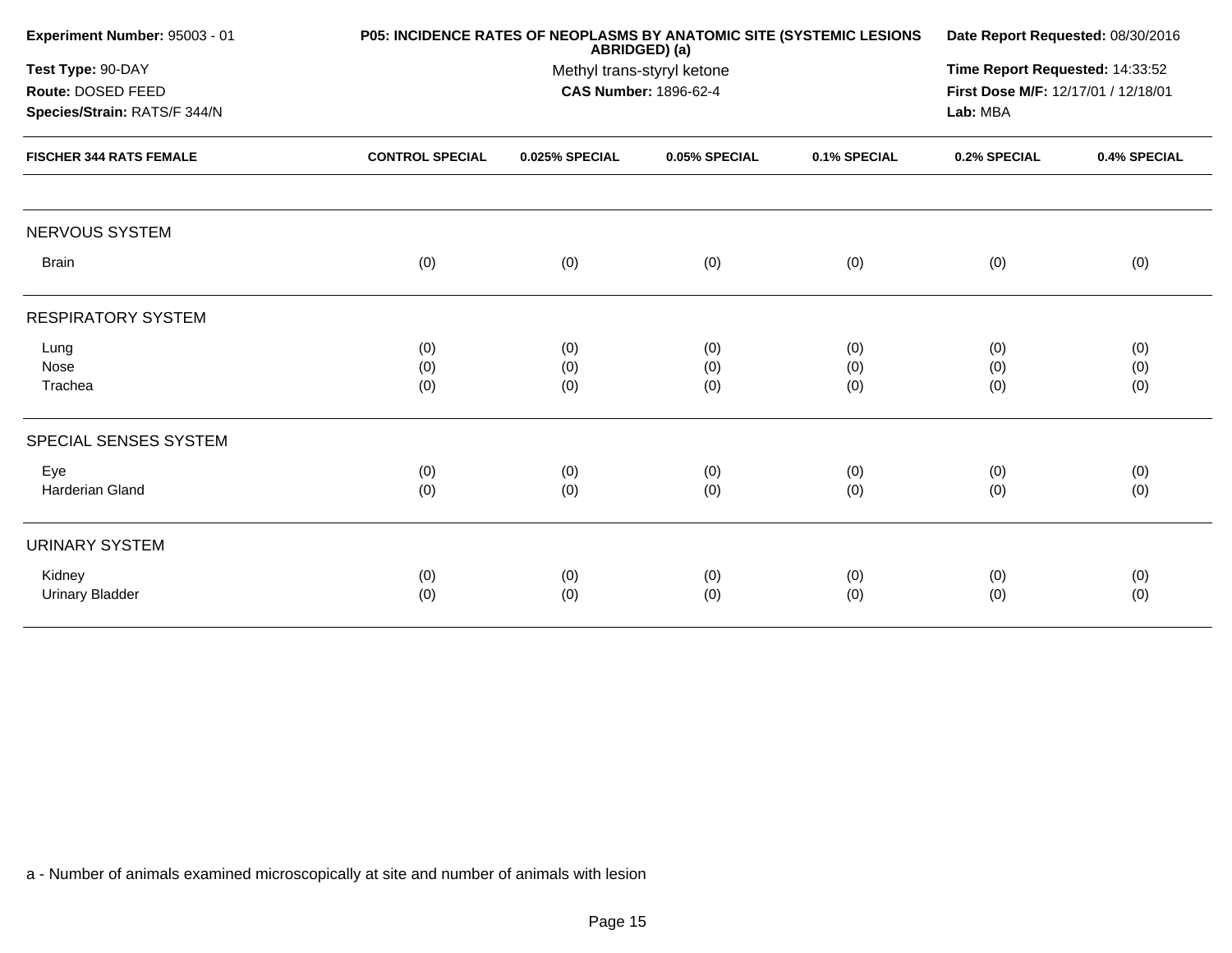| Experiment Number: 95003 - 01                                                       | P05: INCIDENCE RATES OF NEOPLASMS BY ANATOMIC SITE (SYSTEMIC LESIONS<br>ABRIDGED) (a)<br>Methyl trans-styryl ketone |          |       |      | Date Report Requested: 08/30/2016<br>Time Report Requested: 14:33:52<br>First Dose M/F: 12/17/01 / 12/18/01 |      |  |
|-------------------------------------------------------------------------------------|---------------------------------------------------------------------------------------------------------------------|----------|-------|------|-------------------------------------------------------------------------------------------------------------|------|--|
| Test Type: 90-DAY                                                                   |                                                                                                                     |          |       |      |                                                                                                             |      |  |
| Route: DOSED FEED                                                                   | <b>CAS Number: 1896-62-4</b>                                                                                        |          |       |      |                                                                                                             |      |  |
| Species/Strain: RATS/F 344/N                                                        |                                                                                                                     | Lab: MBA |       |      |                                                                                                             |      |  |
| <b>FISCHER 344 RATS FEMALE</b>                                                      | <b>VEHICLE CONTROL</b>                                                                                              | 0.025%   | 0.05% | 0.1% | 0.2%                                                                                                        | 0.4% |  |
| <b>Tumor Summary for Females</b>                                                    |                                                                                                                     |          |       |      |                                                                                                             |      |  |
| <b>Total Animals with Primary Neoplasms (b)</b><br><b>Total Primary Neoplasms</b>   |                                                                                                                     |          |       |      |                                                                                                             |      |  |
| <b>Total Animals with Benign Neoplasms</b><br><b>Total Benign Neoplasms</b>         |                                                                                                                     |          |       |      |                                                                                                             |      |  |
| <b>Total Animals with Malignant Neoplasms</b><br><b>Total Malignant Neoplasms</b>   |                                                                                                                     |          |       |      |                                                                                                             |      |  |
| <b>Total Animals with Metastatic Neoplasms</b><br><b>Total Metastatic Neoplasms</b> |                                                                                                                     |          |       |      |                                                                                                             |      |  |
| <b>Total Animals with Malignant Neoplasms</b><br><b>Uncertain Primary Site</b>      |                                                                                                                     |          |       |      |                                                                                                             |      |  |
| <b>Total Animals with Neoplasms Uncertain-</b><br><b>Benign or Malignant</b>        |                                                                                                                     |          |       |      |                                                                                                             |      |  |
| <b>Total Uncertain Neoplasms</b>                                                    |                                                                                                                     |          |       |      |                                                                                                             |      |  |